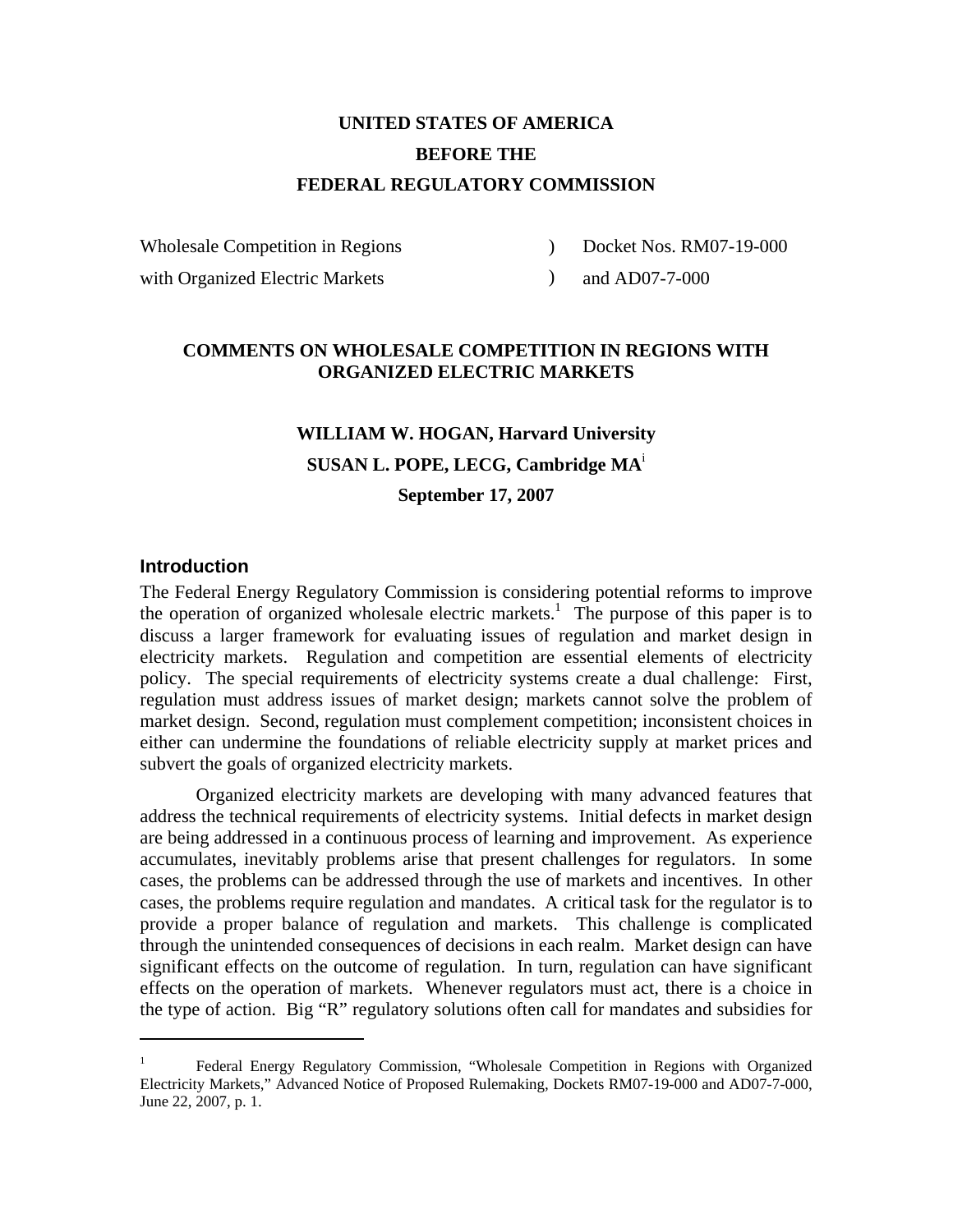favored programs. Little "r" regulatory solution would emphasize reforms of market design to improve incentives or limits on regulatory mandates to support rather than replace market choices. Regulation may be unavoidable, but there is flexibility in the type of regulation.

 A framework for evaluating issues of regulation and market design in electricity markets helps regulators identify regulatory choices that minimize the unintended consequences in markets, and identify market design features that can support the goals of regulation. A concern is that major regulatory decisions are being made without consideration of the interaction with markets and market design. The result is both a failure to resolve the immediate problems and collateral damage to operation of the market. The cycle precipitates more problems and more need for regulatory mandates to counter the effects of poor incentives in market design.

 This is an avoidable problem. The discussion here illustrates the type of problems that arise in organized markets and provides examples of innovative approaches addressing the problems that balance regulation and market design.

### **Coordination for Competition**

The Commission has responsibility for regulating wholesale electricity markets. The stated framework emphasizes support for competition in wholesale markets as a clear and continuing national policy:

"National policy for many years has been, and continues to be, to foster competition in wholesale power markets. As the third major federal law enacted in the last 30 years to embrace wholesale competition, the Energy Policy Act of 2005 (EPAct 2005) strengthened the legal framework for continuing wholesale competition as federal policy for this country.

The Commission's core responsibility is to 'guard the consumer from exploitation by non-competitive electric power companies.' The Commission has always used two general approaches to meet this responsibility—regulation and competition. The first was the primary approach for most of the last century and remains the primary approach for wholesale transmission service, and the second has been the primary approach in recent years for wholesale generation service.

The Commission has never relied exclusively on competition to assure just and reasonable rates and has never withdrawn from regulation of wholesale electric markets. Rather, the Commission has shifted the balance of the two approaches over time as circumstances changed. Advances in technology, exhaustion of economies of scale in most electric generation, and new federal and state laws have changed our views of the right mix of these two approaches. Our goal has always been to find the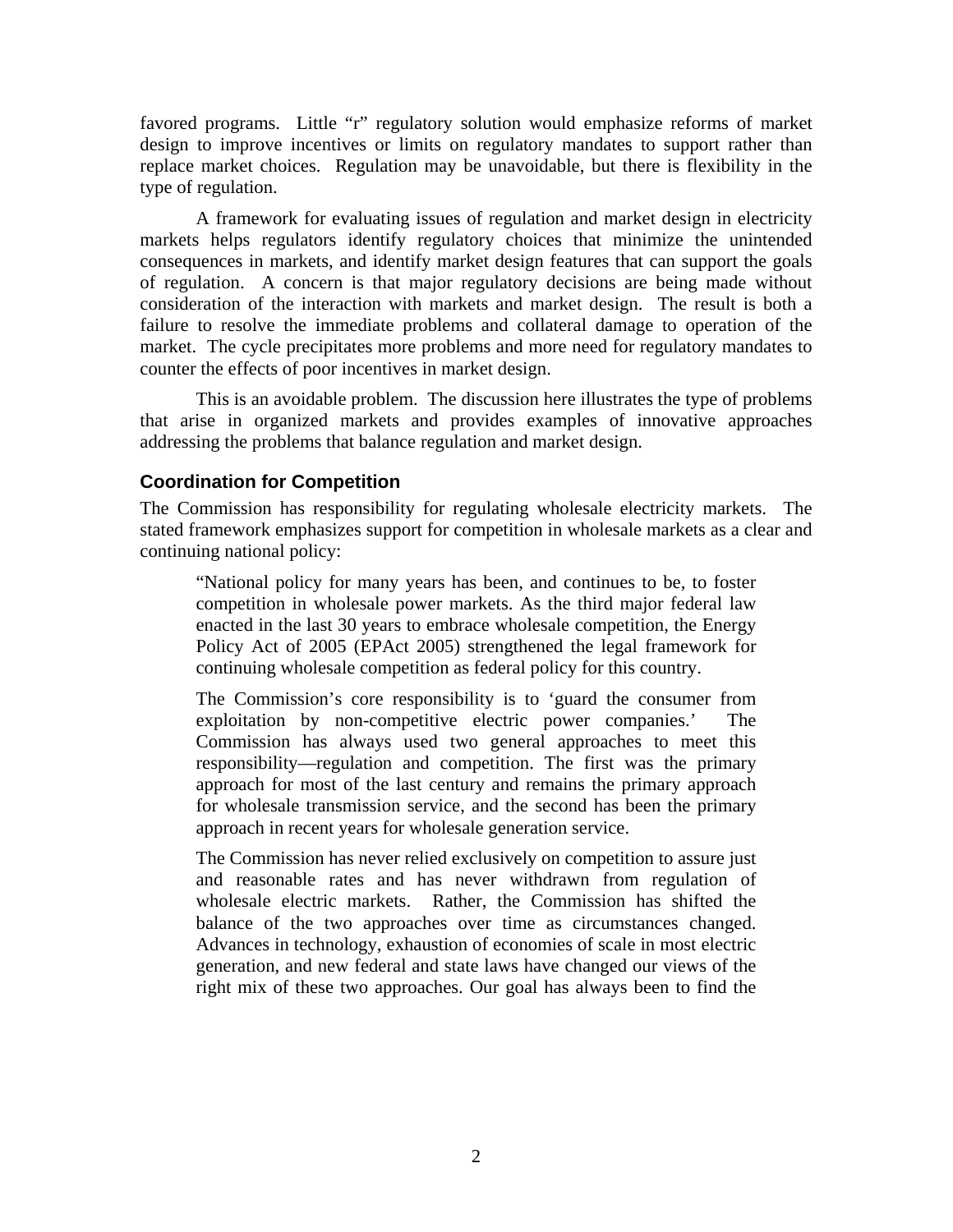best possible mix of regulation and competition to protect consumers from the exercise of monopoly power."<sup>2</sup>

A task for regulation is to support this policy framework while developing hybrid markets and dealing with both the limits of markets and the failures of market designs. As Chairman Kelliher observed at the Commission's related technical conference in February, "[t]he Commission's policy is not and has never been deregulation," so there has been no abdication of responsibility. Chairman Kelliher went on to say that the nature of regulation has changed, with the task being to find the best possible mix of competition and regulation.<sup>3</sup>

In the case of electricity, there are many reasons for employing regulation to constrain and direct market operations. There are monopoly elements in the system and concerns with the same issues that give rise to regulation in other markets, although part of the motivation for electricity restructuring was a view that changes in electricity generation had reduced the scope of monopoly and would allow for greater reliance on markets. There is a great deal of experience in employing regulatory systems to deal with traditional problems of monopoly or other forms of market abuse. Developing good regulations and avoiding unintended consequences is not easy, but the scope and nature of the traditional problems are understood.

In addition to these familiar conditions from other industries, there is a special problem for electricity with its complex and large interactions in electricity flow across the transmission grid. With current technology, unfettered operation of a decentralized electricity market is not possible. There must be a central coordinator that controls operation of the transmission grid to ensure moment-by-moment system balance and reliability. This is the system operator, and every system has a system operator. This is a monopoly function, and there must be rules imposed on the operation of this monopoly to make the system work. *Hence, the issue is not whether there must be regulation coupled with explicit consideration of market design, but rather what should be the nature of the regulations on the electricity grid and the wholesale market.*

In the nature of electricity, there must be coordination for competition. While it might seem like a contradiction viewed from the perspective of other industries, central coordination of the market is a necessity in the case of the wholesale electricity system. This presents a task for the regulator because the need for this central coordination means that the market can't solve the problem of market design. A balance is required, and regulatory stability has its own value. But when problems arise and regulators must act, the first focus should be on the market design.

The challenge for the Commission, the regulator of the wholesale market, is further complicated by the unavoidable technical details that cannot be simplified away. The nature of the high voltage grid at the core of the wholesale market imposes substantial constraints on market design. Natural or obvious approaches to market design

<sup>2</sup> Federal Energy Regulatory Commission, "Wholesale Competition in Regions with Organized Electricity Markets," Advanced Notice of Proposed Rulemaking, Dockets RM07-19-000 and AD07-7-000, June 22, 2007, pp. 4-5.

<sup>3</sup> Endorsing comments attributed to Fred Kahn.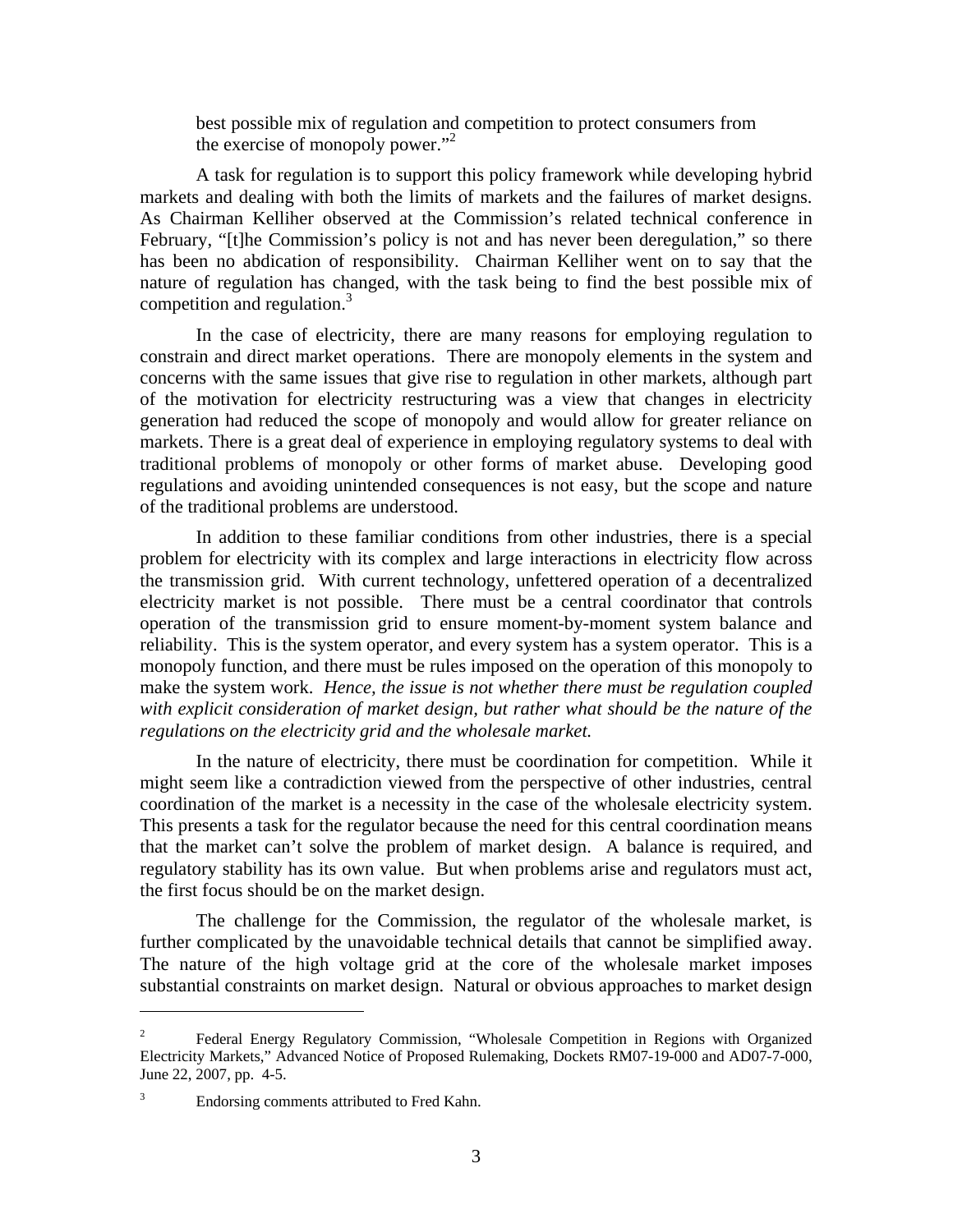developed by analogy from other markets are in sometimes sharp conflict with actual operation of the grid. The long and intellectually painful discussion of the "contract path" model provides a prominent example, and makes the point that a market design element developed without or despite a larger framework that is specific to electricity can be both defective and dangerous.

The mandates for open access and no undue discrimination in the use of the transmission grid, developed by the Commission as fundamental to its policy, reinforce the requirement to recognize the technical details of electricity and the consequential restrictions on the market design. If the Commission gives more than lip service to these principles, then it is critical that its regulations and market design choices accommodate the physical characteristics of the operation of the grid. Simply put, if the market incentives and choices that apply to everyone are not consistent with the physical reality, then open access and non-discrimination would be a threat to reliability and impossible to maintain.

Hence, to remain successful there must be a hybrid for the wholesale electricity market<sup>4</sup> that integrates regulation and competition. The dictates of open access and no undue discrimination combined with the nature of the grid substantially determine the fundamental framework for the market design.

### *The Market Design Framework*

 $\overline{a}$ 

 The larger framework integrating the many components and decisions that arise in designing wholesale electricity markets follows from both analysis of economic firstprinciples and the by now extensive experience in organized wholesale markets: bidbased-security-constrained-economic-dispatch-with-locational-prices-and-financialtransmission-rights.<sup>5</sup> As the Commission knows well, there has been an enormous amount of study and experimentation with electricity markets, and this basic design should by now be uncontroversial. This is not one market design framework among many possible alternatives. For wholesale market competition under the principles of open access without undue discrimination, it is the only framework known that works in both theory and practice. This framework captures the core of the designs in place or soon to be implemented in every organized market in the United States.

Although this basic market design should not be controversial, the rationale and practical support for it require repetition. The nature and complexity of the interactions in the transmission grid are not well known to those who have not been taught by the engineers, and the results often seem counterintuitive. For the benefit of new market participants, and new regulators, it is necessary to refresh the general awareness that there is a real problem here—electricity is different—and the proved market design contains

<sup>4</sup> The term "hybrid market" is used generally here and is not a reference to the hybrid market implemented in Ontario.

<sup>5</sup> For a similar succinct statement, review the comments of former Commission chair Besty Moler at the February 27, 2007, technical conference. For a more discursive summary, see John Chandley and William Hogan, "A Path To Preventing Undue Discrimination And Preference In Transmission Services," (August 2, 2006) Submitted to the Federal Energy Regulatory Commission, Docket No. RM05-25-000, August 25, 2006.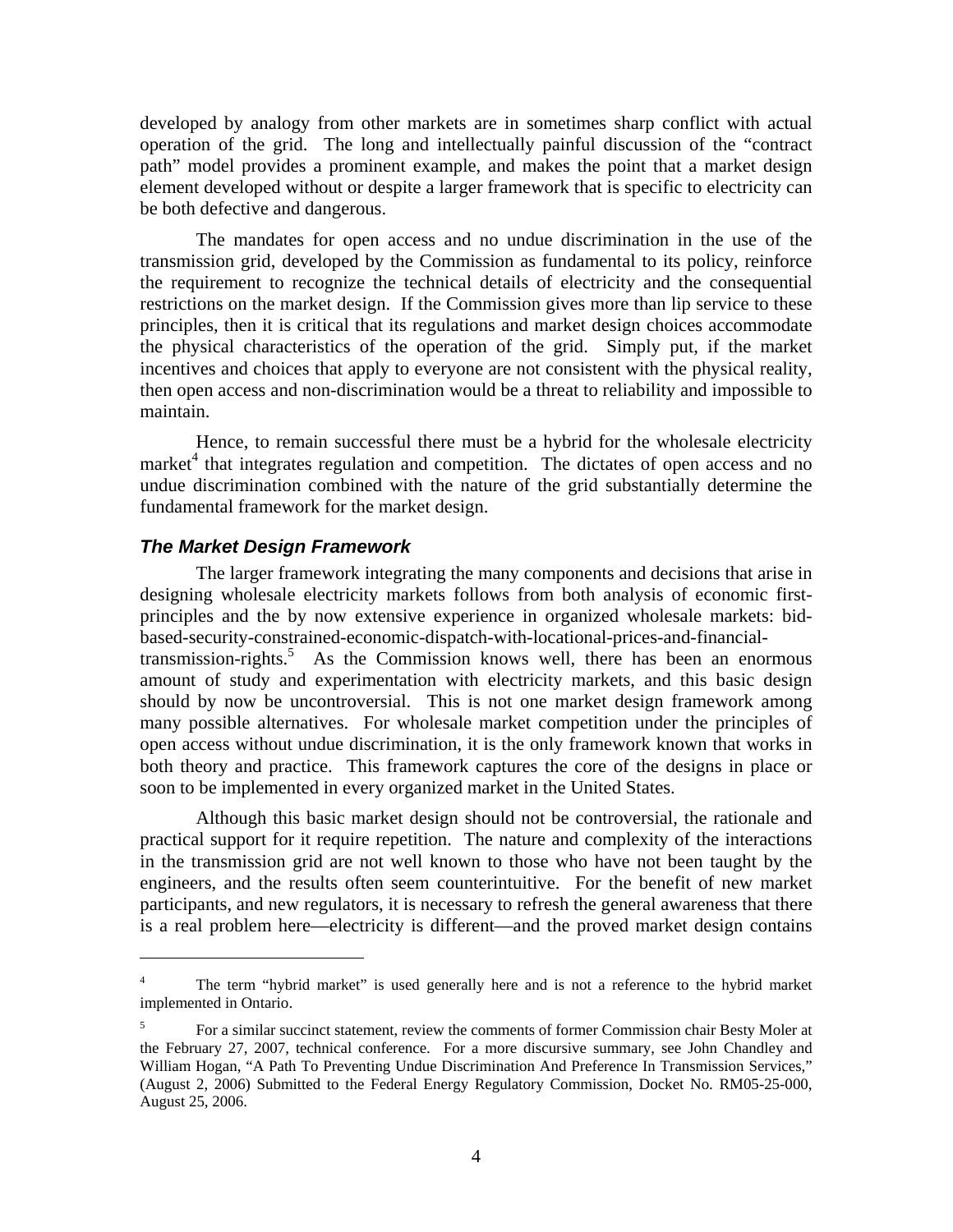many complementary pieces that fit together to provide a solution in light of these differences. Furthermore, for those who have not been taught by the economists, it is easy to forget that the prices and associated incentives flowing from the market design are also complex, and are just as important to get right in order to provide incentives consistent with the engineering details.

The fundamental problem centers on getting market pricing in place to provide the proper decentralized operating and investment incentives while creating the associated property rights to allow market-based investments to go forward. Ironically, despite the importance of long-run investment, for reasons that are peculiar to electricity, the critical pricing rules and conditions arise in the wholesale spot market. In order to provide better incentives for long-term market-based investments that support reliability, it is critical to provide the prices in the spot-market that reflect actual operation of the grid. The regulator concerned with long-run investment should focus first on the spot market.

The regulator can choose one of two paths. Consistent with the goal outlined by the Commission, the regulator can pursue little "r" regulation through designing rules and policies that are the "best mixture" to support competitive wholesale electricity markets. In pursuing the little "r" approach, a key requirement is to relate any proposed solution to the larger framework and to ask for alternatives that better support or are complementary to the market design

The other path is to frame every problem in its own terms—inadequate demand response, insufficient infrastructure investment, or market power—and design ad hoc regulatory fixes that accumulate to undermine market incentives. Many seemingly innocuous decisions appear isolated and unique, but on closer inspection are seen as fundamentally incompatible with and hence undermine the larger framework. This creates a slippery slope problem, where one ad hoc solution creates the need for another, and regulators are driven more and more to intervene in ever more ad hoc ways. The result is big "R" regulatory micro-management. For example, socialized costs for preferred infrastructure investment can easily reduce the incentives for other marketbased investments, thereby increasing the need for regulators expand the scope of their intervention to additional investments and socialize even more costs.

A core idea of an electricity market that relies on market incentives for investment is that these incentives appear through the largely voluntary interactions of the participants in the market. A main feature of the market would be prices determined without either price caps or other interventions that would depress prices below high opportunity costs. The real-time prices of electric energy, and participant actions, including contracting and other hedging strategies in anticipation of these prices, would be the primary drivers of decisions in the market. The principal investment decisions would be made by market participants rather than by regulators, and this decentralized process would improve innovation and efficiency. A goal would be to avoid repeating the problem of leaving customers with stranded costs arising from decisions in which the customers had no choice. This change in the investment decision process and the associated reallocation of risks would arguably be the most important benefit that could justify greater reliance on markets and the costs of electricity restructuring. If this were not true, and if it would be easy for planners and regulators to lay out the trajectory of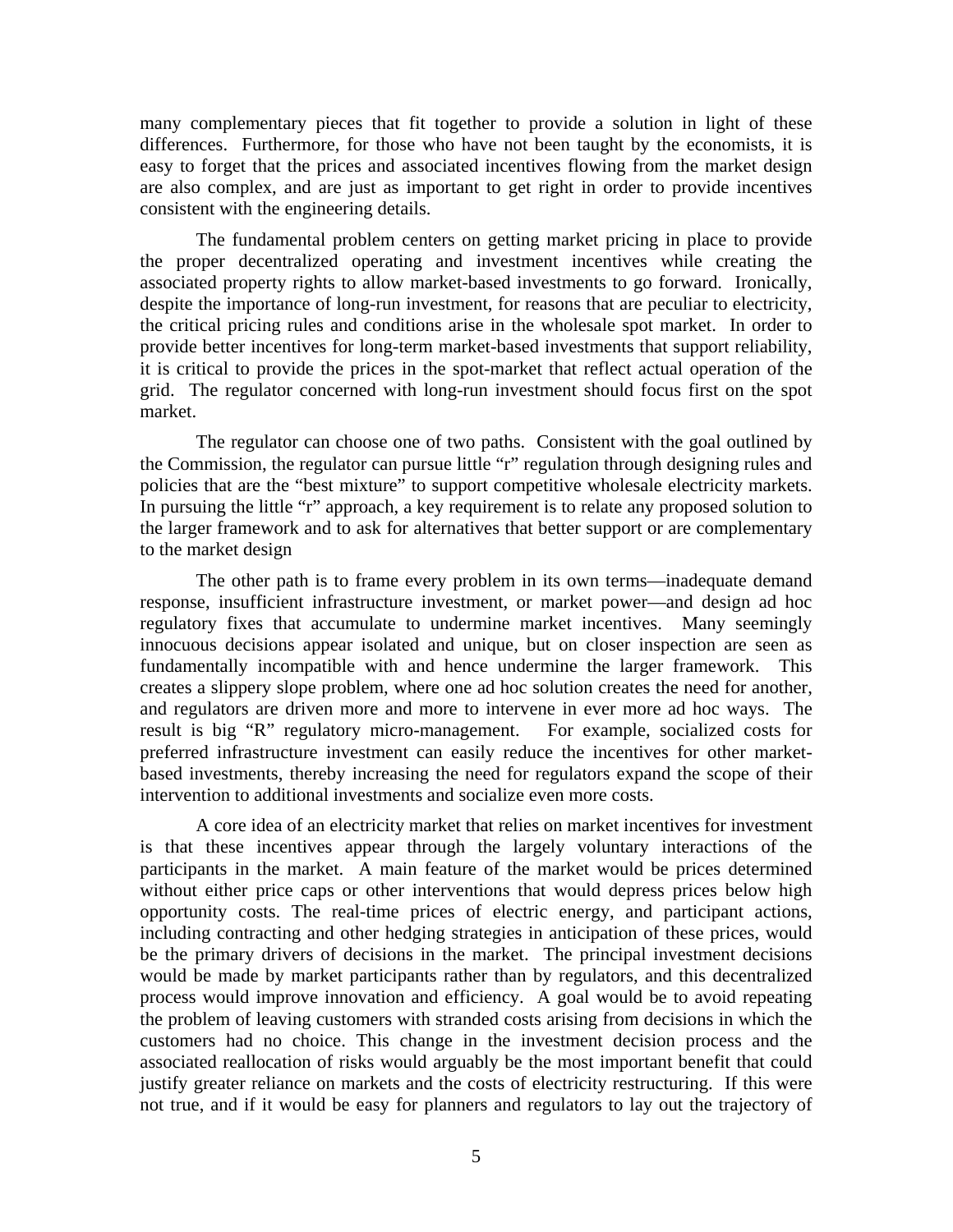investment for the best portfolio of generation, transmission and demand alternatives, then electricity restructuring would not be needed.

A challenge for the Commission and market participants is to fulfill the joint responsibilities of regulation and support of competition. The general framework by itself does not provide all the answers, and regulatory intervention is required and ubiquitous. But the general market design framework does provide a powerful test bed for evaluating the degree to which proposed regulatory mandates address problems in a little "r" manner that is consciously supportive of market incentives and flexibility, or the degree to which unavoidable regulatory mandates have some hope of avoiding the slippery slope.

 Action is needed to identify and implement the best mix of regulation and competition. Crafting and evaluating initiatives in the spirit of little "r" regulation would apply the test of compatibility with the basic market framework. The discussion that follows of the need to support better demand response and infrastructure investment provides illustrations of the general proposition.

#### *Spot Markets and Investment Incentives*

Electricity systems are capital intensive. The most important decisions involve long-term investments. There are substantial uncertainties that create significant financial risks for these investments. One of the most important motivations for electricity restructuring was dissatisfaction with the nature of the investment decisions and associated allocation of risks under the traditional regulatory model.

The most important role of markets is in allowing for new mechanisms for making those investment decisions and allocating the risks. A key presumption of greater reliance on markets is not that it would eliminate the uncertainties and risks, but that there would be a better allocation of the risks that would lead to better investment decisions. In particular, investment decisions would be primarily market-based, with the associated risks and returns accruing to the market participants who make the decisions. The responsibility for investment decisions would shift primarily from the regulatory arena to the market setting.

If this were not the case, and investment decisions could not be left primarily to market choices, there would be little justification for electricity restructuring. Risks do not disappear under a regulated paradigm. However, if regulators and central planners knew better when, where and how to invest, then they should simply make the decision and allocate the costs as before. There would be little need for the wrenching changes that accompany electricity restructuring. A key fundamental is that the assumption that central planners and regulators are at a disadvantage compared to the marketplace when it comes to managing commodity pricing risks.

This argument has two implications. First, to the extent that market forces prove inadequate and there is a move to central planning of investment, this must be seen as a failure of electricity restructuring and the development of the associated hybrid market structure. Second, the primary focus of electricity market design should be on supporting the necessary ingredients to support market-based investment decisions.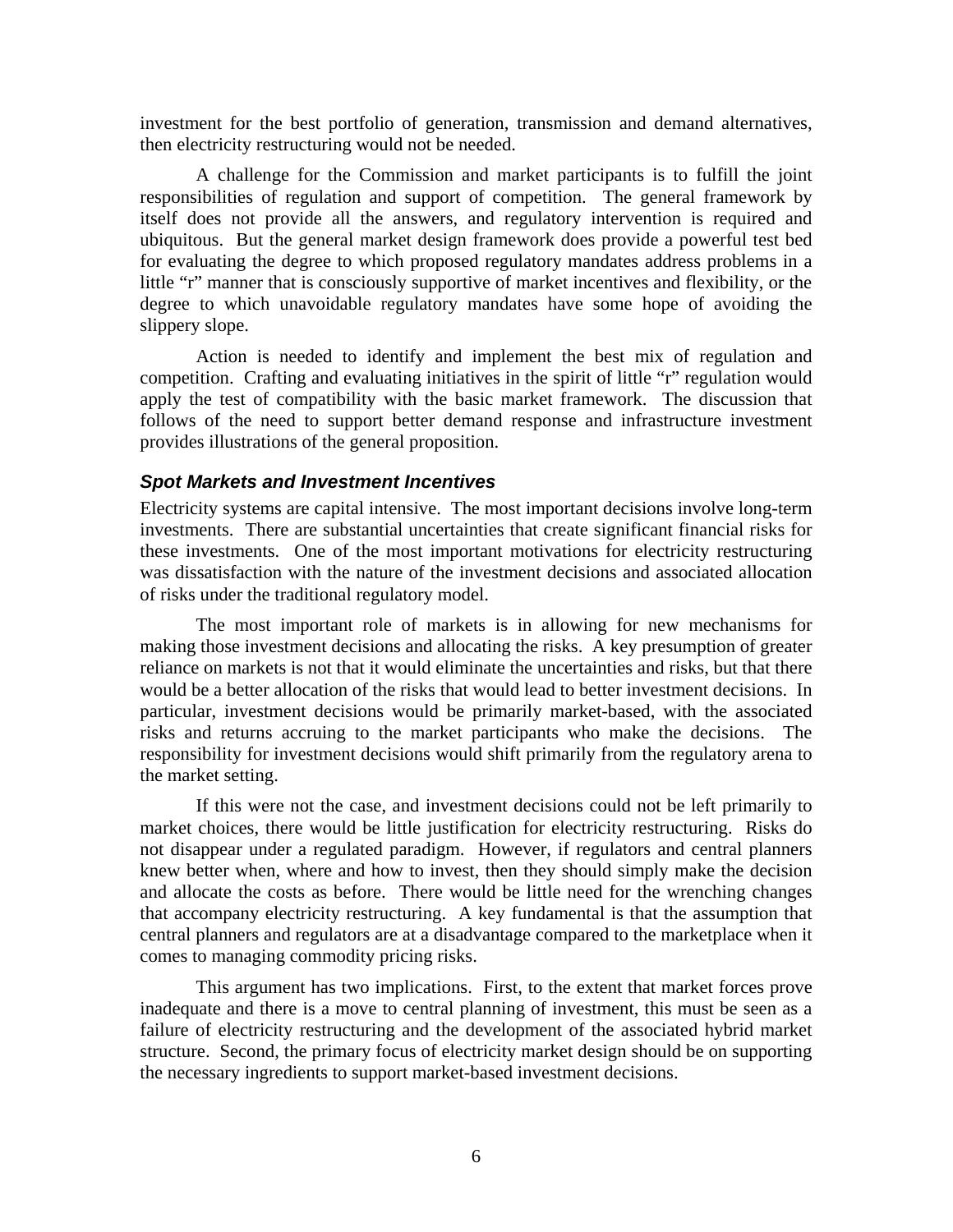It might be surprising that support of market-based decisions for long-term investments depends so critically on the hybrid spot market design. A good spot market design is important for reliable short-term operations. But in part because of the special nature of electricity grids, good spot market design also is essential in providing the incentives and support for long-term investment.

The argument for the importance of good spot market design in supporting reliable operations is straightforward. Under the principles of open access and no undue discrimination, market participants have substantial flexibility in how and where they choose to generate and consume electricity. Yet the complex interactions through the transmission grid dictate that the choices must conform closely to the coordinated solution identified by the system operator. A good market design provides incentives to produce and consume that reflect the actual operational restrictions of the grid. Any other market design would provide incentives that deviate from the dictates of efficient and reliable operations. If market participants respond to those incentives, the system operator will necessarily have to act to undo the effect of those perverse incentives. This means the system operator must deviate from open access and discriminate among the market participants. It follows, therefore, that a key feature of spot market operations is that the incentives in the market should reflect the essential details of efficient and reliable dispatch. Working out the main features of those incentives amounts to analysis of the properties of reliable economic dispatch, and leads immediately to the basic framework of bid-based-security-constrained-economic-dispatch-with-locational-prices.

What is less straightforward is the explanation of why this same framework is necessary for support of market incentives for long-term investments. A full exposition of the details would be lengthy, but the basic argument can be summarized without going into all the details. The argument emphasizes two features of the operation of an electricity market that would be essential for successful market-based investments: the balancing market, and long-term transmission rights.

The role of the balancing market is the easiest to appreciate. The need for instantaneous balancing of aggregate load and generation makes a balancing market necessary. Even under the best of intentions, suppliers will not be able to follow the load profile of their customers exactly and will always be over or under on any bilateral transaction. The difference must be made up in the balancing market. If the balancing market prices and rules reflect the true costs at the margin, the balancing market can provide efficient outcomes without overly restrictive rules.

In making investment decisions, and arranging long term contracts, market participants will know that one alternative to full performance under the contract would be to turn to the balancing market at any given moment over the course of the contract. If the expectation is that the balancing market will be priced efficiently, then this reinforces efficient investments and contracts. But if the balancing market does not reflect real costs and real operations, expectations by market participants will take this into account and bias the choice of investments and contracts.

To see the importance of the incentives in the balancing market, consider an example that reflects a common argument. With either efficient pricing or regulatory mandates, the volumes handled through the balancing market could be small. It is often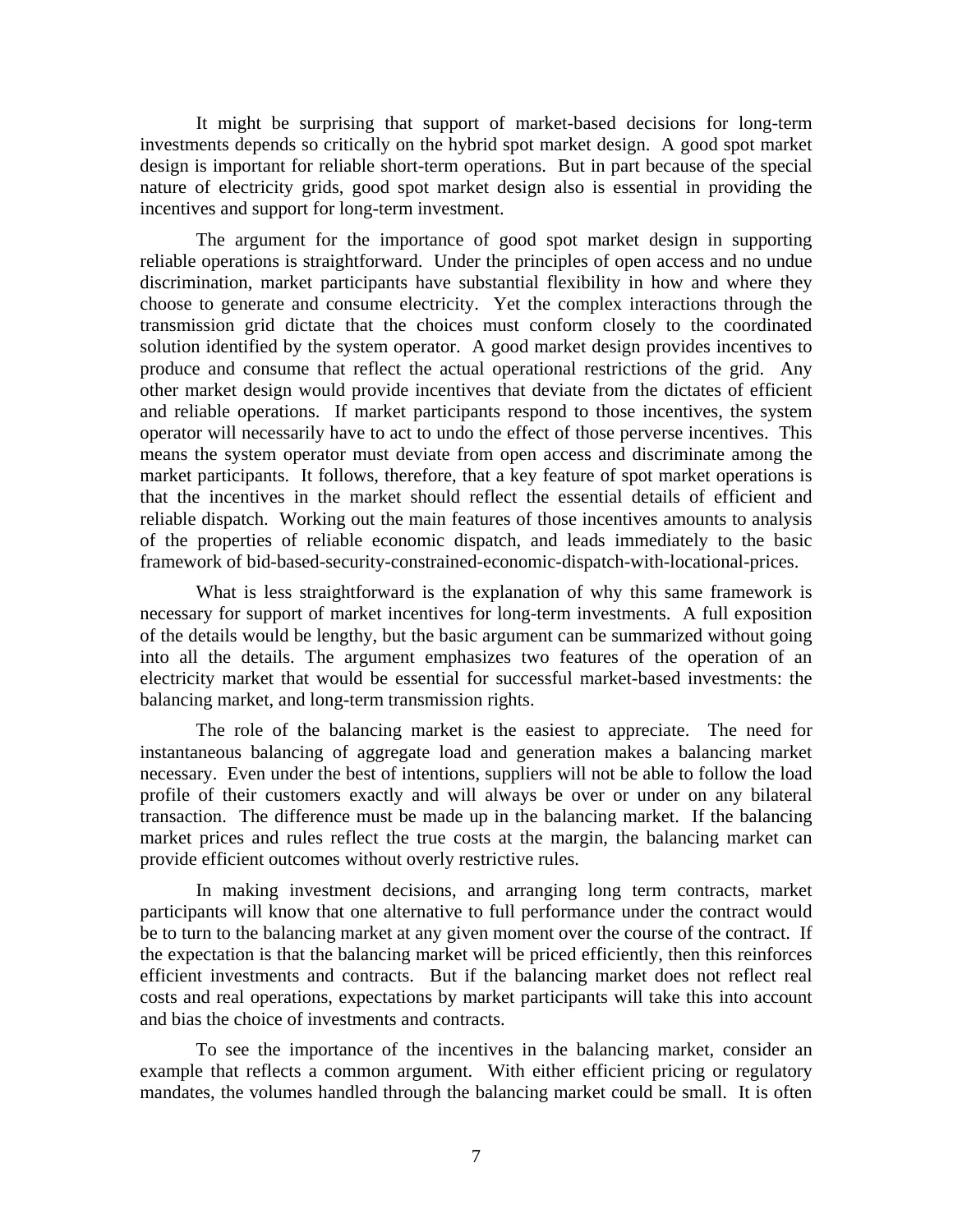proposed that these small volumes in balancing market transactions need not be priced individually, on the grounds that on average the "overs and unders" would cancel out over time. However, with this rule in a market setting without efficient pricing or regulatory mandates, there would be an incentive not to sign long term contracts and simply lean on the balancing market at average prices, especially for those facing high actual balancing market prices. Assuming that the volumes would be small and would not need efficient pricing would be a fallacy leading to a "self-unfulfilling" prophecy, in that the volumes would end up being high and the overs and unders would not cancel out. With open access and no undue discrimination, efficient balancing is required and stands at the center of the market framework.

In addition to providing proper incentives for contracts and long-term investments, an efficient balancing market with the associated locational prices provides the best available mechanism for defining long-term transmission rights. These are the so-called financial transmission rights  $(FTRs)$ .<sup>6</sup> The nature of grid interactions as power flows along every parallel path precludes any meaningful definition of physical property rights that would determine the flow of power on the grid. The feasibility of any particular transaction depends on the nature of all the other transactions, which are constantly changing. Hence, there is no means consistent with open access and no undue discrimination that could provide workable long-term physical rights to use the grid to deliver power from source to destination.

Without transmission property rights that connect generation to load, long term contracts cannot be supported without leaving the parties exposed to substantial risk. There is a need to define property rights that would capture the benefits of long-term physical transmission rights but without the need to match the individual energy flows to follow the individual rights. The resolution of this dilemma exploits the design of the efficient spot market. If actual usage of the transmission grid is priced according to the differences in the locational prices, then transmission pricing conforms to the physical operation of the grid and transmission decisions can be consistent with reliable operations. Pricing at the difference in locational prices is the efficient solution. This produces a sometimes substantial contribution of congestion revenues. Distributing those revenues to the holders of FTRs produces a result which is economically equivalent to holding moment by moment auctions of physical transmission rights. In effect, the FTRs become the missing property right that hedges the locational cost differential and supports long-term contracts. The physical auction would be impossible to administer, but the FTR payments amount to a relatively simple after the fact accounting exercise.

The basic market framework of an efficient spot market provides both balancing and transmission services. The locational prices for balancing and differences in locational prices for transmission are consistent with each other and support efficient, reliable operations and investment. In addition, the basic market framework provides the ingredients for FTRs necessary to support long-term contracts and long-term investments.

<sup>6</sup> In regions with organized day-ahead markets, FTRs settle against day-ahead prices, which also reflect balancing of generation and load. The day-ahead prices are related to the prices anticipated for the real-time balancing market. The distinctions are not important for the present discussion.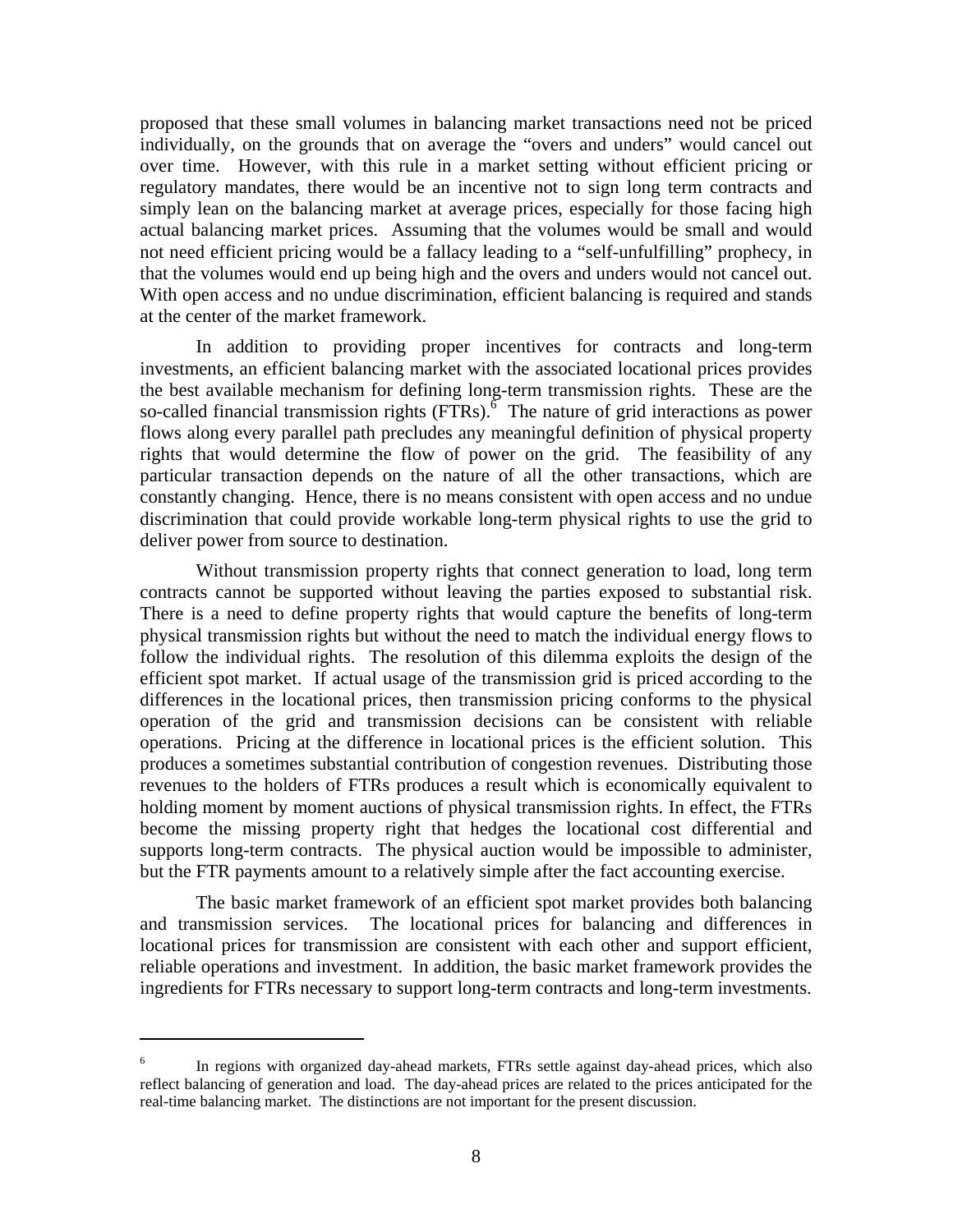#### *Market Defects, Market Failures and Regulatory Mandates*

The general framework of bid-based-security-constrained-economic-dispatch-withlocational-prices-and-financial-transmission-rights provides an effective design that conforms to the requirements of open access and no undue discrimination. The framework has complementary components that serve to meet essential short-run and long-run requirements. The pieces fit together, and any analysis of market or regulatory rules should be made with consideration as to how the rules interact with that general framework.

 However, the general framework is neither perfect nor complete. Given the state of our knowledge, there is no perfect or complete framework that provides a marketbased solution to all problems. Regulation is needed to implement the framework, and regulation has a role in addressing the defects and failures of the market design. The distinction between defects and failures is intended to capture the difference between errors of implementation versus fundamental limitations of a market. Regulations may arise to meet both types of problem, but they are different. However, a key to successful regulation and a working hybrid market is in testing rules and mandates for their compatibility with the basic market design.

 Actual operation of the market design will expose implementation defects that may not have been anticipated, or that were not thought serious enough to deserve attention. The defects may undermine operations or investment incentives. Typically, defects that compromise operations and spot markets cry out immediately for modifications in the market design to remove the problem and support the general framework. The repeated unhappy experience with zonal pricing models for the spot market, with the now virtually universal move to locational pricing under the general framework, is a case in point.

 When market design defects undermine investment incentives, there is less immediate pressure to fix the problem and much greater interest in adopting regulatory mandates that promise to undo the bad effects of the market incentives. But this tendency ignores the arguments above about the importance of short-term markets in supporting long-term investments. If the market design defect can be identified and a viable alternative developed, then the priority should be on fixing the defect rather than maintaining the poor incentives and creating another structure to undo the effects.

 The general framework inevitably confronts market failures in the sense that the markets do not by themselves provide a natural solution to all problems. For example, the general framework assumes a workably competitive market without material monopoly power in ownership and operation of generating facilities. Where this is not true, the basic design does not prevent exercise of market power. Some form of regulatory intervention is required. Little "r" interventions that support the market would be better than big "R" designs that might have appeal in isolation but which would undermine operation of the market.

 The examples here illustrate both types of problems with an eye on the impact on investments decisions. For market defects, the little "r" approach is to improve the market design. For market failures, regulatory mandates may be needed and the little "r" approach is to design the regulatory mandates to mitigate conflicts with the general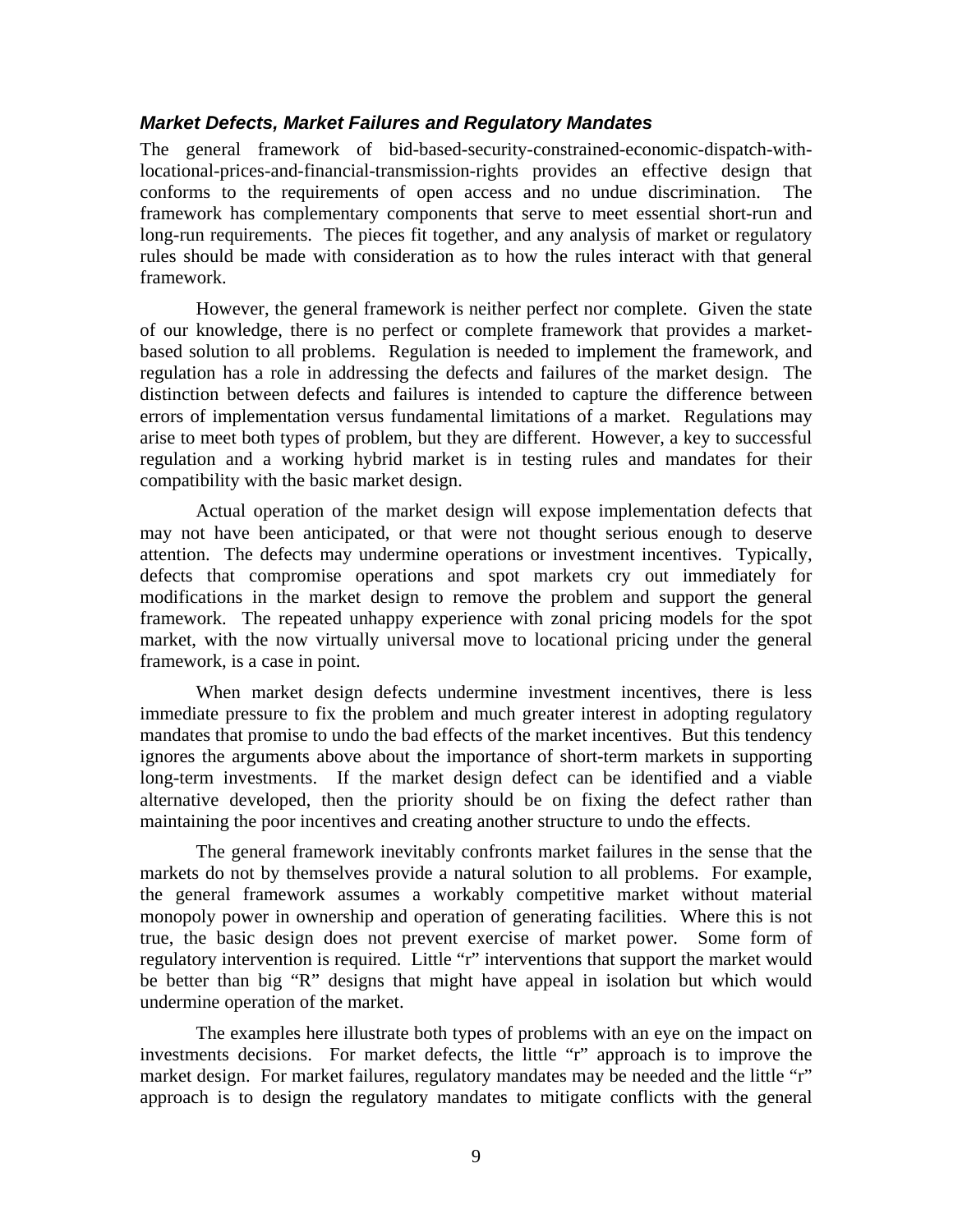market design. We consider first a market defect with material impacts on spot-market prices that have a detrimental effect on long-term investment incentives: the case of pricing to reflect supply and demand in tight markets. Then we turn to a case of market failure and long-term investment in transmission with substantial free-rider effects.

#### **Demand Response, Price Incentives and Infrastructure Investment**

There have been impressive accomplishments through the organization and operation of Regional Transmission Organizations (RTOs). The qualitative evidence is sometimes dramatic. Many have forgotten, for example, the powerful difference in the performance in PJM in 1997 without locational pricing versus 1998 when locational pricing was implemented.<sup>7</sup> Additional systematic quantitative evidence is accumulating, as reported by others in the first technical conference in the series leading to this proceeding.<sup>8</sup>

It is apparent, however, that most regulators would be hard-pressed to justify the costs and turmoil of the transition of electricity restructuring based only on the results to date. There have been significant benefits, but there should be even greater benefits to come. The biggest open question is the degree to which markets can operate to improve the risk allocation and performance of major infrastructure investment decisions. And among the biggest disappointments has been the (very) limited success in eliciting greater demand side participation in the market. These problems are related.

 There is general agreement that efficient demand-side participation could have a dramatic impact on market performance. Not the least of which would be the impact on changing the magnitude and structure of needed infrastructure investment. Although there are a few steps in the chain of logic and actions needed to provide appropriate incentives for greater demand side participation, including metering and state regulation, there is one step that falls squarely in the domain of the Commission. This step would be to improve the price signals in the wholesale spot market. Despite recent headlines to the contrary, the basic fact is that wholesale electricity prices have been too low to support either infrastructure investment or adequate demand side participation in the crucial spot markets.

 In particular, prices in organized markets tend to be too low during conditions of generation capacity scarcity, exactly the time when the unexploited demand side resource would be most valuable. But without the signal and the reward through prices, there is insufficient market incentive for demand side action or for adequate infrastructure investment. There are many reasons for this inadequate scarcity pricing that relate to both mistakes in market design and practices of system operators.<sup>9</sup>

<sup>7</sup> William W. Hogan, "Getting the Prices Right in PJM: Analysis and Summary: April 1998 through March 1999, The First Anniversary of Full Locational Pricing," Harvard University (available at www.whogan.com ), April 2, 1999.

<sup>8</sup> Harvey, Scott, Bruce McConihe and Susan Pope. "Analysis of the Impact of Coordinated Electricity Markets on Consumer Electricity Charges." LECG, 18 June 2007. (available at http://www.ksg.harvard.edu/hepg/Papers/LECG\_Analysis\_061807.pdf.)

<sup>9</sup> Paul Joskow, "Competitive Electricity Markets and Investment In New Generating Capacity", MIT, June 12, 2006, http://econ-www.mit.edu/faculty/download\_pdf.php?id=1348.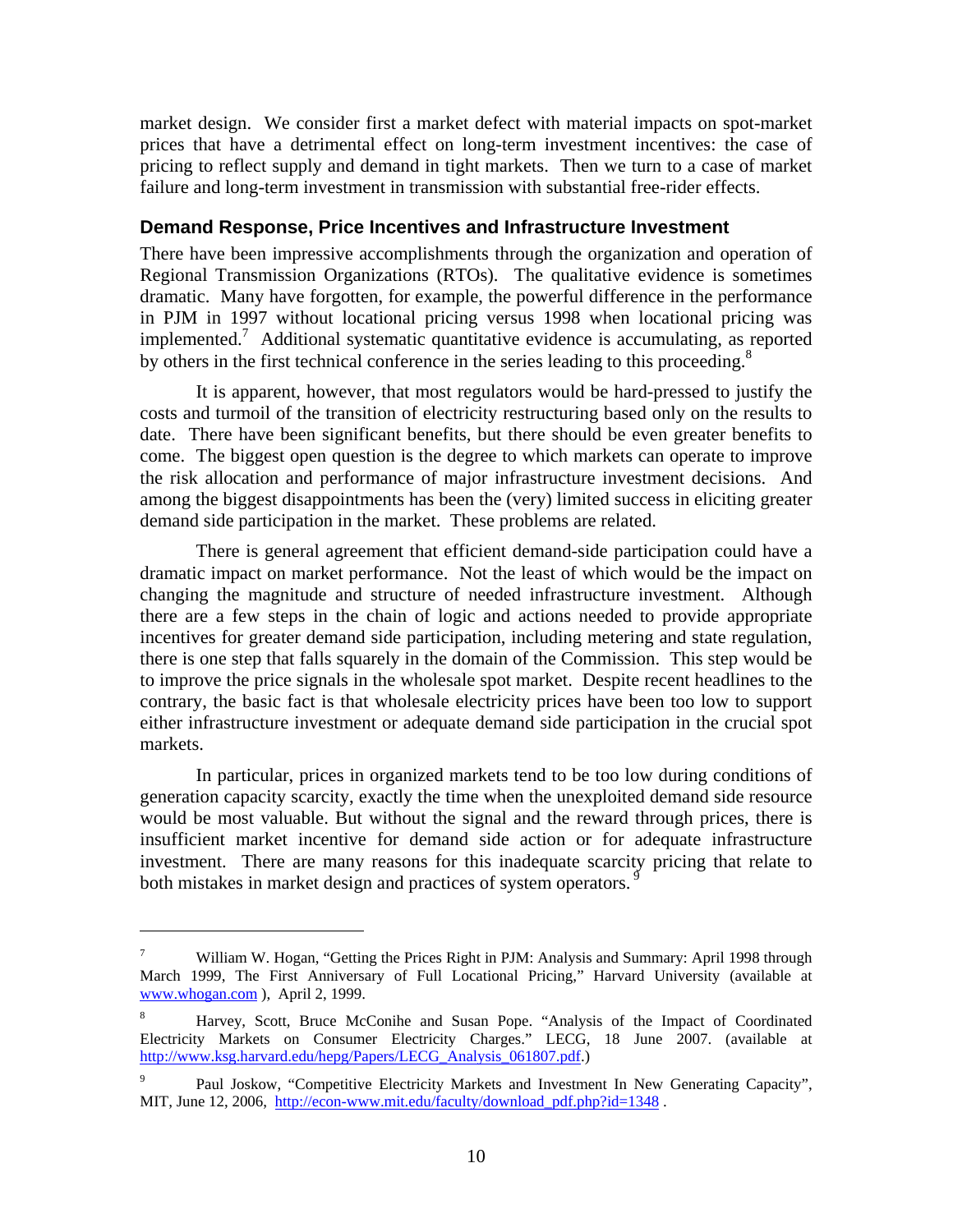A mistake goes back to the early discussion of the simplified story of electricity markets. A figure from the early discussions illustrated the principle of pricing in a spot market.

 The basic idea was that during most periods the price would be set by the intersection of supply and demand and be equal to the marginal costs of the most



expensive generator in the economic dispatch, as illustrated by the two lower price levels depicted in the figure. This idea was well-understood and was easy to implement because it did not require any knowledge of the shape the demand curve. The marginal cost price could be determined directly from the total level of generation and the aggregated supply offers of the generators.

 However, as shown in the figure, during peak hours, when all the capacity was in use, the efficient price would be determined by the intersection of the demand bids with a vertical section of the supply offers. This would be easy to implement if there were enough demand bids. But in the absence of demand bids there is no guidance as to how to determine the appropriate scarcity price. In practice, the practice has been to apply the same pricing rules and set the spot price at the marginal cost determined by the supply offer of the most expensive plant running.

This pricing rule is both conceptually wrong and presents a major problem. The conceptual error is obvious from the figure. On a vertical segment of the supply curve the marginal cost of the most expensive plant running is too low to set the appropriate scarcity price. The major problem is that this failure to capture the proper scarcity prices in equilibrium eliminates all of the energy revenues needed to cover the capital costs of the peaking generator, and a major fraction of the revenue needed to cover the capital costs of all other mid-range and base-load generation. The same applies to investments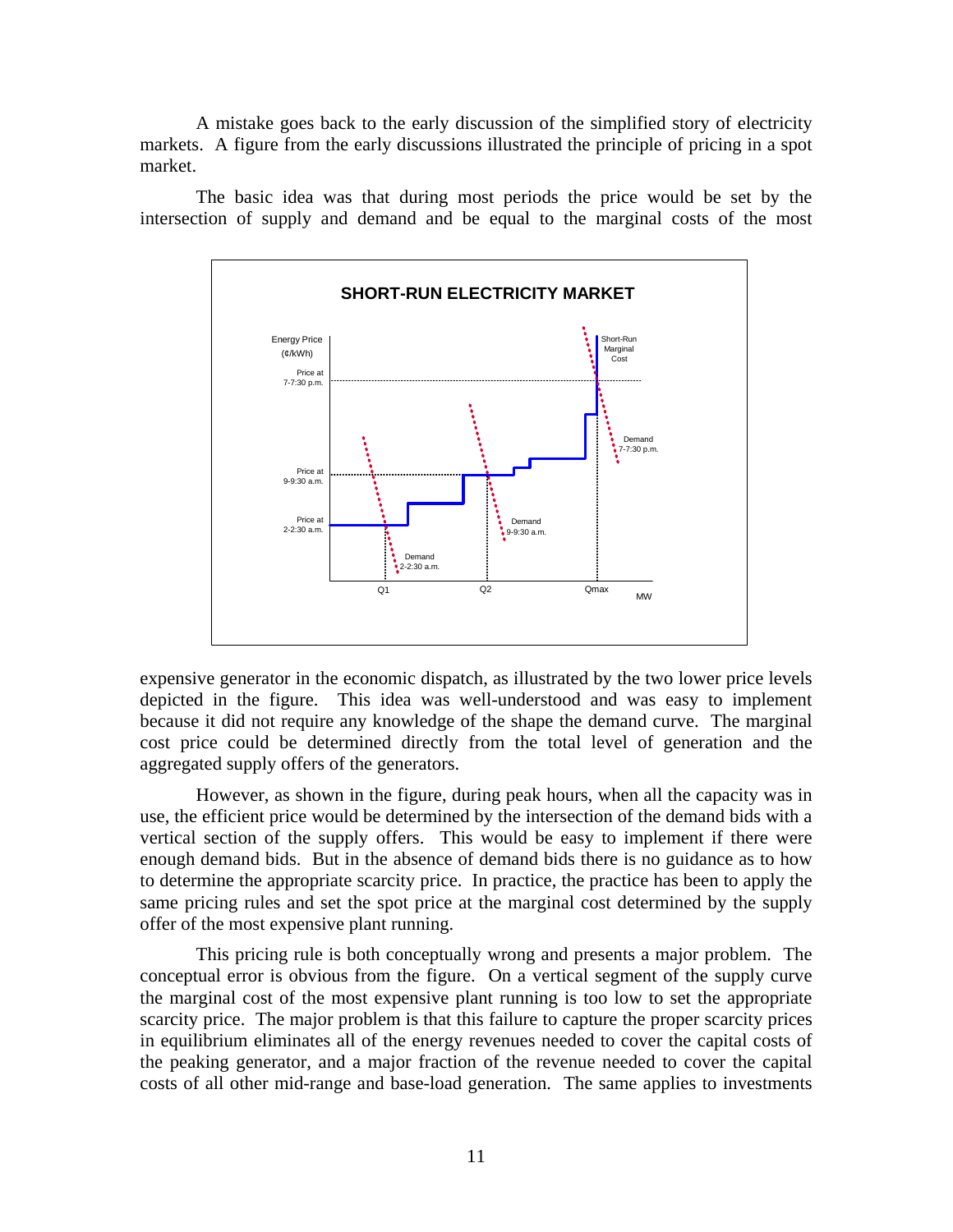for demand-side alternatives and incentives for demand-side participation in the spot market.

This result is known as the "missing money" problem.<sup>10</sup> It is important to recognize that this is not a problem of secondary importance that we can defer in deference to other pressing issues. As documented by many analyses and summarized in the Joskow overview, compared to the efficient equilibrium, a large fraction of the money has been missing from the energy transactions in the spot market. From this perspective, it is not surprising that there is both a theoretical and actual concern about whether there is inadequate investment in generation and related infrastructure.

 The big "R" solution to this infrastructure investment and demand-aide participation problem has been to construct increasingly expansive regulatory mandates to require investment, long-term contracting, and demand-side programs that must overcome market incentives without adequate short-term pricing in tight markets. There is so much effort being devoted to these fixes that we all should hope that they will work. However, these regulatory mandates do nothing to address the little "r" problem of revising the market design to provide better scarcity pricing.

### *Operating Reserve Demand Curve Theory and Scarcity Pricing*

An obstacle to identifying the little "r" approach of revising the wholesale electricity market design to provide better scarcity pricing is the almost universal judgment that this would be politically infeasible, even if it does work in Australia.<sup>11</sup> This argument has been powerful and has produced an immediate segue into a variety of big "R" regulatory mandates to deal with the symptoms without further consideration of treatment directed at the fundamental problem.

 There are two immediate arguments against simply assuming that better scarcity pricing is impossible. First, improved scarcity pricing should not be done in isolation. It could and should be seen as a complement to improvements in long term contracting, or as an adaptation to systems like the New Jersey Basic Generation Service auction.<sup>12</sup> The impact of better scarcity pricing would not change the need for regulatory interest in contracts as part of long-term hedging programs, especially for smaller customers. However, improved pricing would have a major impact on the nature of such contracts and could greatly simplify matters such as providing a price signal for the deliverability of generation capacity.

1

<sup>&</sup>lt;sup>10</sup> The term "missing money" describes the condition in which prices in the markets for energy and ancillary services are kept below market-clearing levels, especially in hours of scarcity, with one result being that the prices fail to cover the fixed costs of generators. The characterization as "missing money" comes from Roy Shanker. For example, see Roy J. Shanker, "Comments on Standard Market Design: Resource Adequacy Requirement," Federal Energy Regulatory Commission, Docket RM01-12-000, January 10, 2003.

<sup>&</sup>lt;sup>11</sup> The Australian market employs a \$10,000 MWh cap and allows very high generator offers that set prices in short-duration periods of scarcity.

<sup>&</sup>lt;sup>12</sup> William W. Hogan, "On An 'Energy Only' Electricity Market Design For Resource Adequacy," Center for Business and Government, John F. Kennedy School of Government, Harvard University, September 23, 2005, pp. 27-33, (available at www.whogan.com).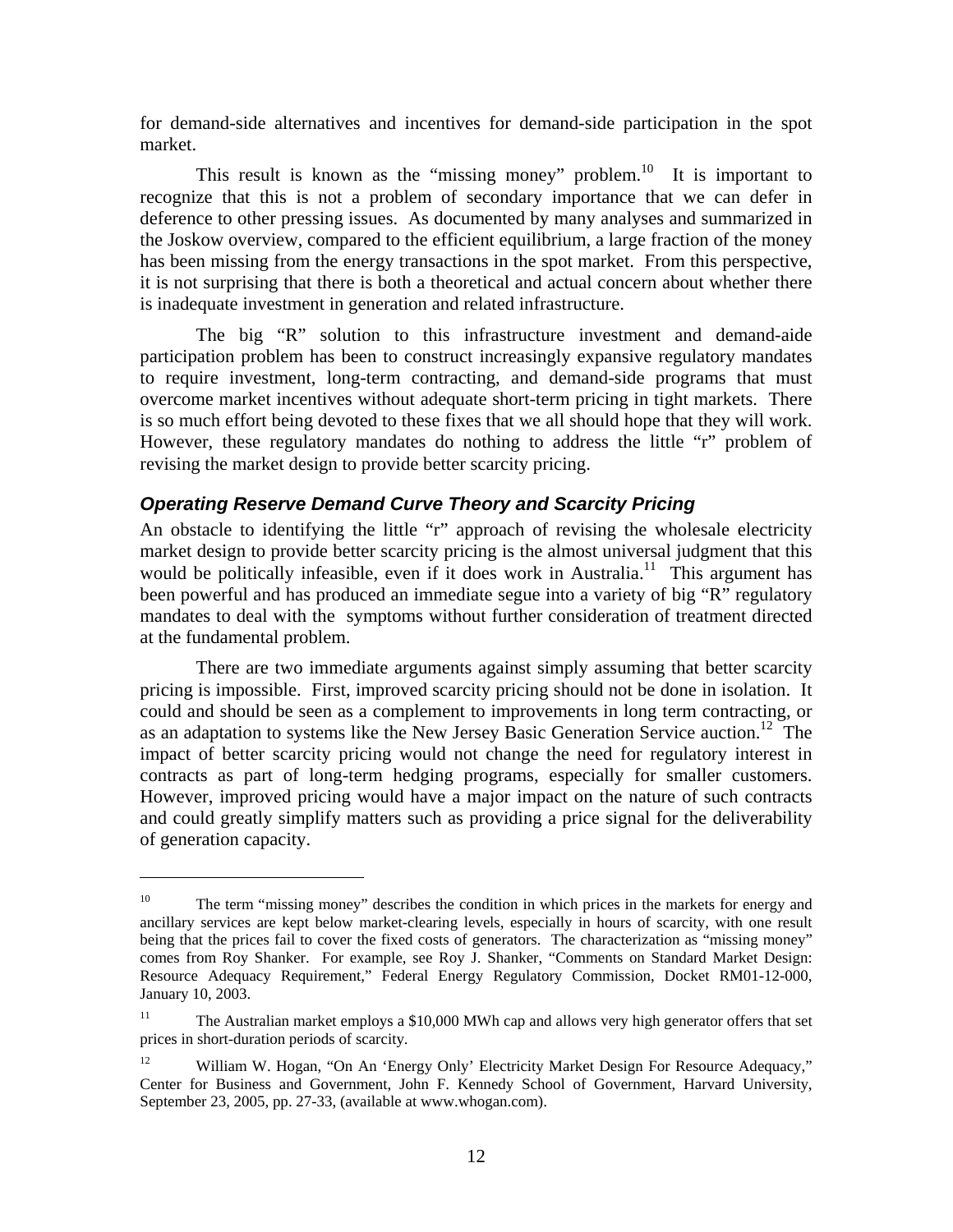Second, improved scarcity pricing and better long-term hedges need not be thought of as mutually exclusive of the more direct big "R" mandates for infrastructure investment and demand side programs. To the contrary, in most cases well-designed mandates would be easier to implement with better scarcity pricing in the spot market. In addition, better scarcity pricing provides about the only hope as an insurance policy in the event that the carefully planned regulatory mandates don't quite deliver on the actual needs in the future spot market. If there is a commitment to the big "R" regulatory mandates for resource adequacy and demand side programs, this should not preclude attention to better scarcity pricing. If we have to choose, better scarcity pricing should be the priority. But we do not have to choose. The obvious answer is to do both.<sup>13</sup>

 If we were to seek better scarcity pricing, how would this be done beyond simply hoping for more bidding by dispatchable demand in the spot market? An answer appears through inspecting another over-simplification in the early discussion and implementation of market design for wholesale electricity markets. The stylized spot market figure illustrating equilibrium pricing simplifies the role of operating reserves. In the presence of adequate demand side bids, the simplification of treating operating reserves as a fixed added capacity requirement is a small market defect and makes no material difference in the analysis.

 In the absence of adequate demand side bids, however, treating operating reserves as a fixed capacity adder is inadequate both in the conceptual implications for equilibrium pricing and as a practical description of what actually occurs in system operations in any electricity system, including in the organized markets.14

 Here the term operating reserves refers to many things including spinning reserves that are synchronized to the system and available to provide immediate energy production, quick start units that might be available in ten minutes, standby reserves that might be available in twenty minutes, voltage reductions, and so on. Dealing with the range of tools is not trivial but is doable. However, for the present discussion we can think of operating reserves generically as dispatchable supply and demand options that are immediately available but being held in reserve.

 These operating reserves are inherently short-term and are quite distinct from the installed capacity reserves more commonly discussed. Installed capacity mandates are a long-term concept, distinct from the necessary and essential operating reserve requirements.

 Operating reserves are needed to meet two objectives. One is to reduce the probability that the system operator will turn to involuntary load curtailments over the time frame when there might be unexpected outages or surges in demand. Another is to

<sup>&</sup>lt;sup>13</sup> William W. Hogan, "Resource Adequacy Mandates and Scarcity Pricing: Belts and Suspenders," Harvard University, February 23, 2006, (available at www.whogan.com) .

<sup>&</sup>lt;sup>14</sup> William W. Hogan, "On An 'Energy Only' Electricity Market Design For Resource Adequacy," Center for Business and Government, John F. Kennedy School of Government, Harvard University, September 23, 2005, pp. 11-14, (available at www.whogan.com). For a related discussion of the importance of an operating reserve demand curve, see ISO New England, "2006 Wholesale Markets Plan," September 2005, pp. 16-17.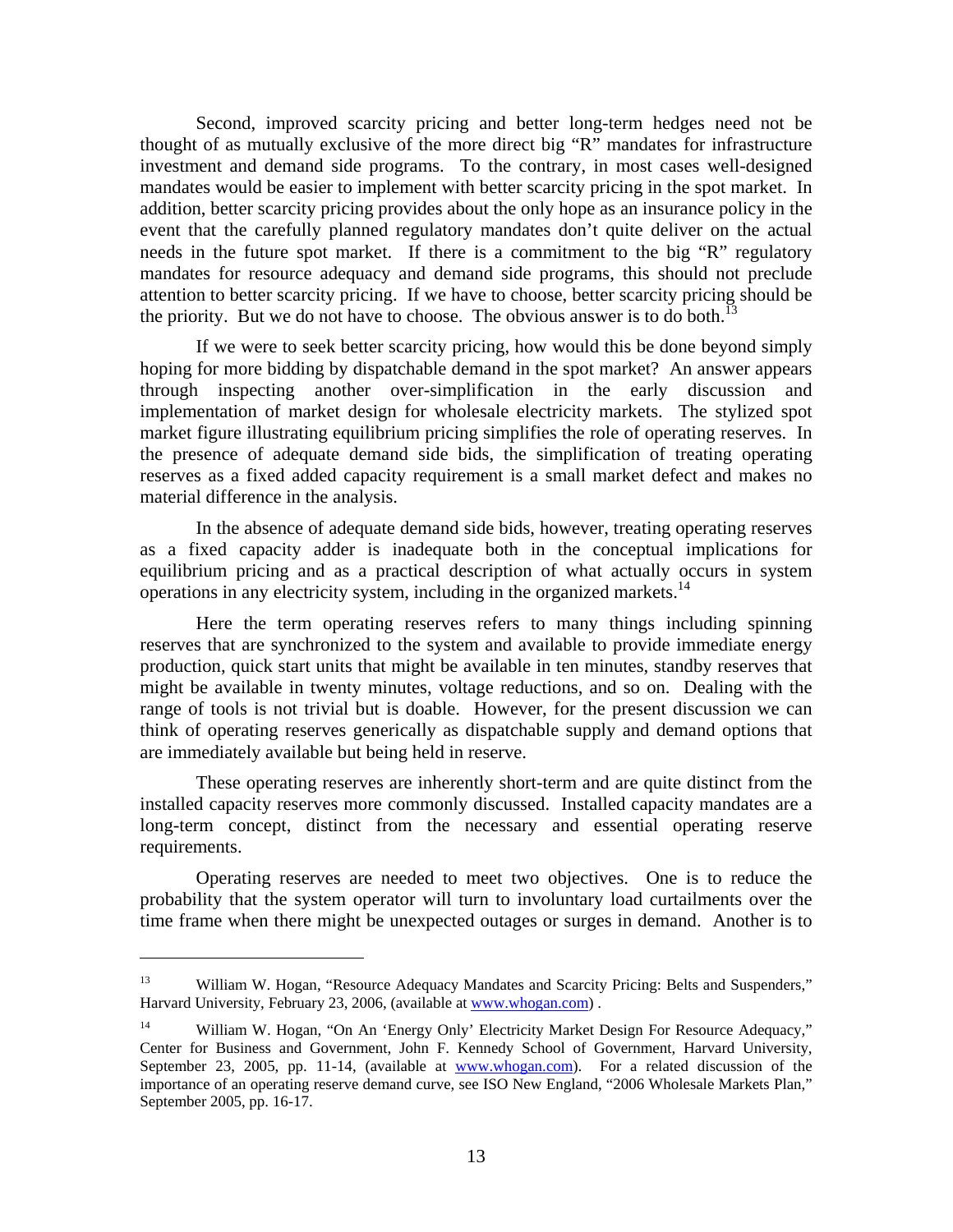ensure that there is enough immediately available capacity to protect the system in the event of a contingency that could otherwise bring down the whole system. The former involves probabilities and tradeoffs. The latter serves as a dispatch constraint, given the list of monitored contingencies.

 The simplifying assumption that there is a fixed requirement for operating reserves is consistent with the contingency constraint idea, but it is not compatible with the probabilistic analysis of reducing the expected but limited involuntary curtailments of load.

 For the contingency constraint, it is true that there is a fixed requirement for operating reserves (adjusted for particular momentary conditions). Below this level there is a very high value for incremental operating reserves equal to the value of loss load (VOLL), because the system operator will incur that cost by curtailing load in advance in order to restore the minimum contingency requirement for operating reserves. However, once the contingency constraint is satisfied, the value of additional operating reserves drops to zero in the contingency-only model. For the contingency constraint there is a vertical demand curve, just as in the stylized model.

 By contrast, when considering the tradeoff of the probability of getting into a circumstance that requires involuntary load shedding, more operating reserves should be better. With increasing availability of operating reserves the marginal value would decline, but in the nature of such probabilistic analysis the value would never go to zero. More operating reserves would be better. For this reason, a vertical operating reserve demand curve is incorrect as a conceptual matter.

 In the presence of active demand side bidding, the vertical operating reserve demand curve would not be a serious quantitative problem and would have little impact on scarcity pricing. But without active demand-side bidding, the conceptual mistake has real practical significance.

 The theoretical problem of the vertical operating reserve demand curve is compounded by various practices in all markets. In practice, system operators do not adhere to a fixed operating reserve requirement. As capacity becomes shorter, the operator takes a number of steps to use some of the existing reserves, reduce voltage, or implement various emergency actions. Only as a last resort in this sequence of steps will the operators turn to involuntary load curtailments in rolling blackouts, and then only to maintain the inviolate constraints of enough reserves to meet the contingency constraints protecting against a system-wide failure.

 These operating practices are in general a good thing, and have been developed over many years to provide the requisite high reliability on the grid. What is not a good thing is that these many operating practices have not been integrated with the pricing provisions in the organized markets. Perversely, for the most part the net effect of all these practices is to reduce the marginal cost of the most expensive generator running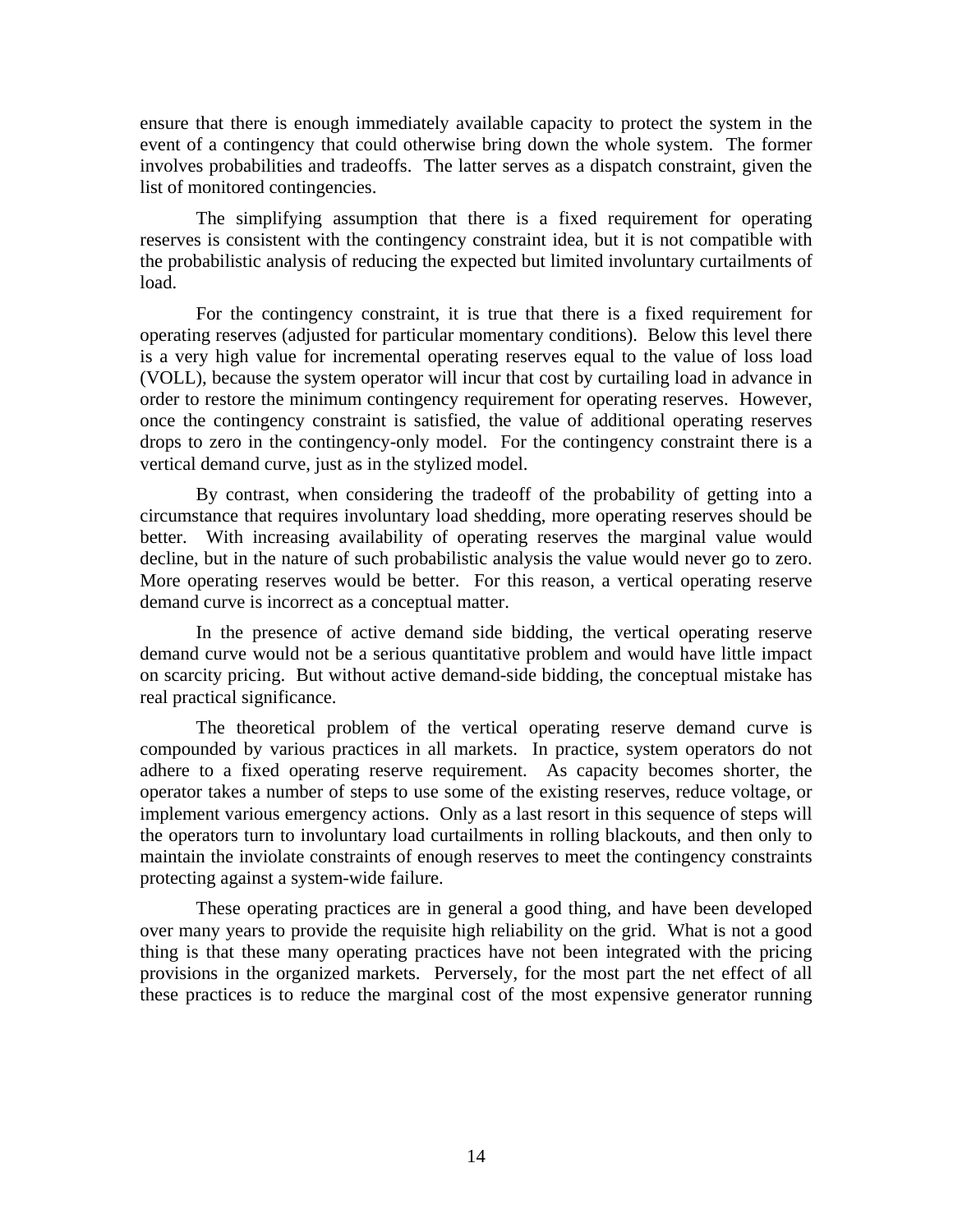and, coupled with the pricing mistake described above, these practices interact with the pricing flaws and result in lower not higher prices during scarcity conditions.<sup>15</sup>

 The scarcity pricing problem does not arise from the operating practices but from the conceptual failure of the simple market design to incorporate the operating reserve demand curve. The little "r" solution to this failure of market design is simply to replace the flawed concept of the vertical demand curve for operating reserves with the more realistic model that allows for different values (prices) for operating reserves above the absolute minimum level required to meet the contingency constraints.

 This is not a new idea, and it is not simply a conceptual proposal. For example, the New York Independent System Operator (NYISO) and the Independent System Operator New England (ISONE) adopted the concept and implemented an operating reserve demand curve integrated with the energy market design in the spot market.<sup>16</sup> In this system, when capacity is constrained and operating reserves are reduced, the value of marginal reserves rises, increasing both the price of energy and the related opportunity costs of reserves.

#### *Operating Reserve Demand Curve Implementation*

1

There are two problems in using the actual NYISO or ISONE operating demand curves to illustrate a real implementation of the concept. First, the demand curve as published is not the actual demand curve. Rather the published values are the shadow prices on various constraints, and the operating reserve demand curve is defined only implicitly through the interaction of these constraints. Second, the values of the constraints were obtained from good engineering judgment, but provide little insight into how the concept could be translated to other settings.

 Using a formal albeit simplified model and representative data from the NYISO, it is possible to outline how to obtain a reasonable operating reserve demand curve and to determine the quantitative implications of its use. This in turn provides the opportunity to address some of the obvious questions that arise in considering broader implementation of the concept.

 There is no known model that addresses all the complications of formalizing the operating reserve demand curve. For example, there are regional restrictions on reserves that do not lend themselves to the same simplifications of energy pricing that give rise to locational marginal prices (LMP) for energy. Operating reserves are intended for shortterm use when called and are subject to different transmission limits. These limits are largely probabilistic and based on engineering analysis. There would still be engineering judgment, but the judgment would move from setting the prices to defining regional groupings and translating multiple operating practices into a common metric.

<sup>&</sup>lt;sup>15</sup> Paul Joskow, "Competitive Electricity Markets And Investment In New Generating Capacity", MIT, June 12, 2006, http://econ-www.mit.edu/faculty/download pdf.php?id=1348 , p. 35.

<sup>&</sup>lt;sup>16</sup> The NYISO and ISONE implementations are discussed and compared in the white paper by the California Independent System Operator, "California ISO Straw Proposal: Reserve Scarcity Pricing Design," September 5, 2007, http://www.caiso.com/1c51/1c51b3ab4fea0.pdf.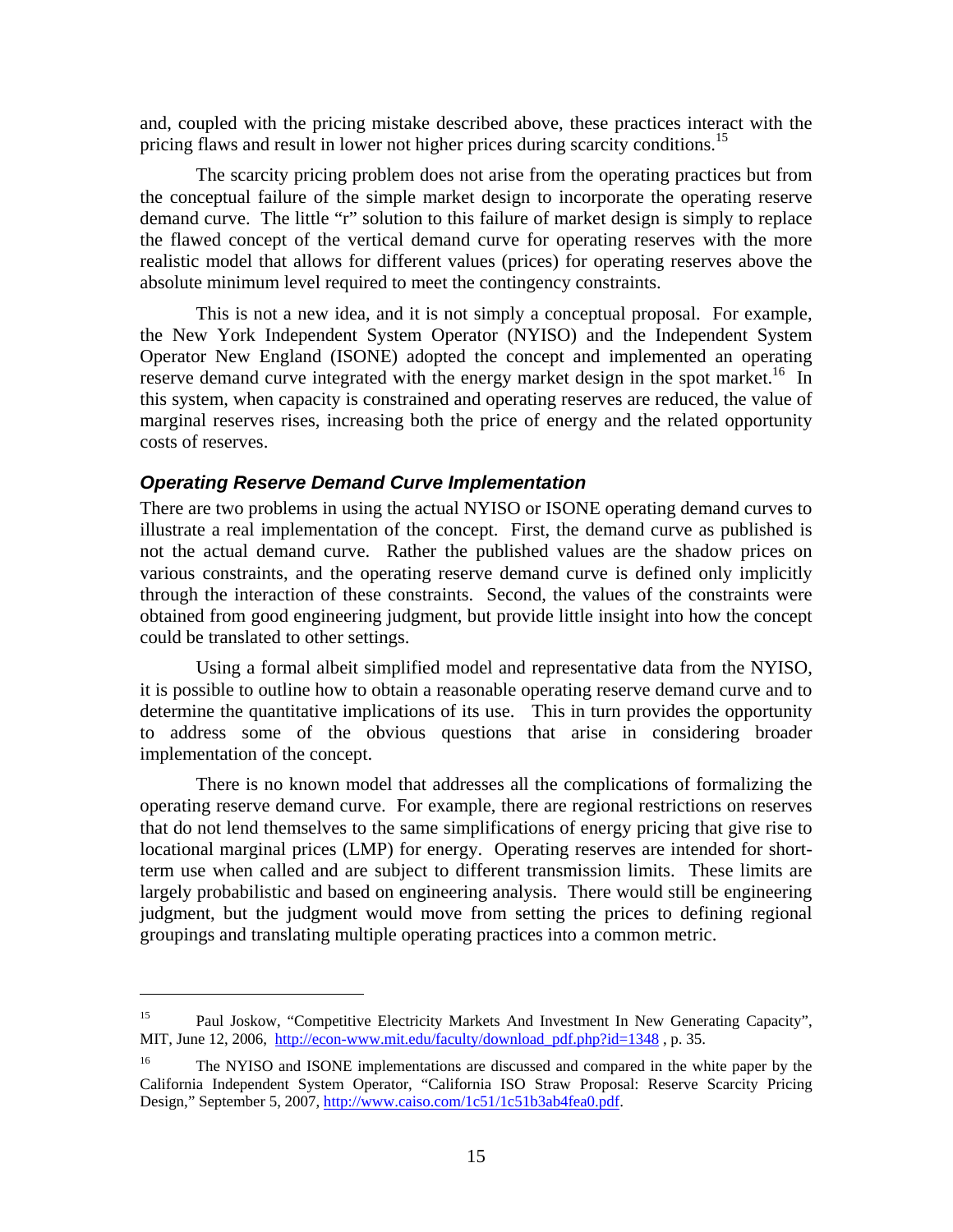

 Ignoring the regional grouping, a representative model applied to NYISO data yields an illustrative operating reserve demand curve.<sup>17</sup> This illustrative case is for an expected load of 34,000 MW and representative probabilities of changes in load and generation availability of the next half hour.

With the security minimum set at 500 MW for operating reserves, the remaining demand curve reflects the probabilities and the assumed value of lost load (VOLL) of \$10,000/MWh for involuntary curtailments based on rolling blackouts. If operating reserve falls below the security minimum, the operator would curtail load, and the price for incremental operating reserves would be \$10,000. Above the security minimum, the demand curve reflects the calculated marginal value of expected unserved energy (VEUE).

 This example operating reserve demand curve based on representative data illustrates several important points regarding the shape, magnitude and costs. The shape has a simple explanation. As discussed above, there are two underlying demand curves. One is the vertical demand curve from the security minimum defined by the contingency constraint. Second is the more conventional demand curve defined by probabilistic analysis and the value of expected unserved energy. The usual rules apply to yield

<sup>&</sup>lt;sup>17</sup> William W. Hogan, "Reliability and Scarcity Pricing: Operating Reserve Demand Curves," Harvard University, March 2, 2006 (available at www.whogan.com).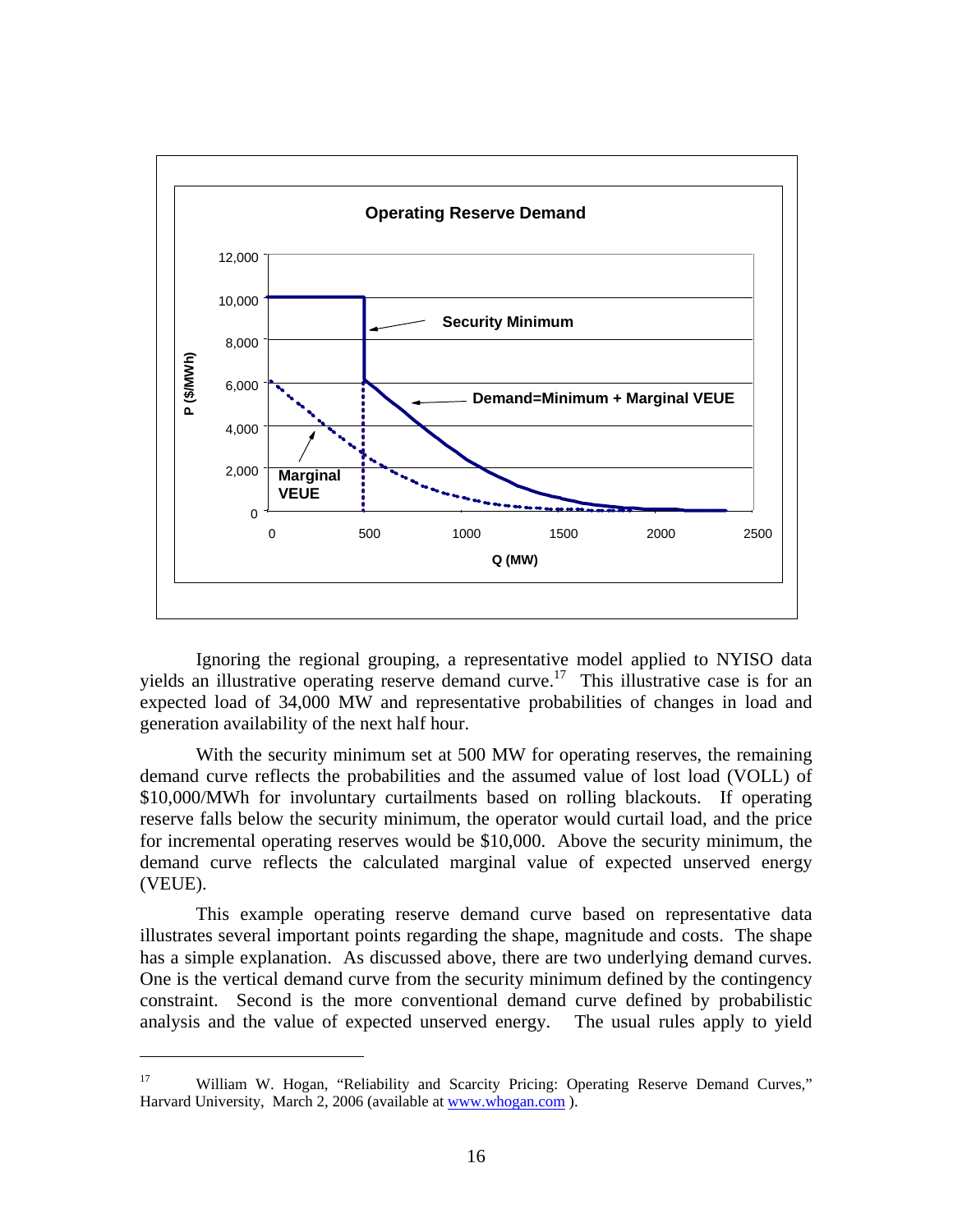horizontal addition. Another way of thinking about this is that at the minimum security level of 500 MW, the probability that net demand will exceed expected net demand in the next half hour is less than one. Hence, the curved portion of the demand curve connects at a price below the VOLL.

 The magnitude of the illustrative reserve scarcity prices is either very large or very small, depending on the standard of comparison. When considered against the existing maximum offer caps of \$1,000 per MWh in most organized markets, the \$10,000 figure seems quite high. For example, even in the NYISO case operating reserve demands and prices are determined simultaneously, and have not approached the \$10,000 level.

When compared to the standard set by existing resource adequacy programs, however, there is a different story. There have been regular calculations to show that the long-term installed capacity reserve requirements imply a VOLL of \$200,000 (or much more) per MWh, yielding a corresponding maximum price for operating reserves. Hence the illustrative operating reserve demand curve prices would be modest by comparison, and this suggests that there is either something wrong with the VOLL assumption or something wrong with the installed capacity reserve requirement.

The demand curve defines the price and this is related to marginal cost. We might be interested in the total cost of expected curtailment implied by our operating reserves rules. The area under the demand curve to the right defines this total cost. If we measure the area under the demand curve to the right of the security minimum, we find that for the NYSIO case the estimated total cost of operating at the security minimum is of the same order of magnitude as the total cost of the energy generation. The current market designs have not ignored generation costs as this is an explicit part of the dispatch. But it is possible to ignore, or at least not account for, the value of expected unserved energy. The example shows that the cost of this market defect is not trivial.

Apparently the operating reserve demand curve is important in its own right, and it would be crucial for improving scarcity pricing while we work to expand demand side bidding. There is real money here. If we take this seriously, then there is a series of related issues.

### **Demand Response**

Better scarcity pricing implemented through the operating reserve demand curve would provide an important signal and incentive for flexible demand participation in spot markets. Those market participants that already have access to wholesale market prices and the necessary metering to reflect hourly or shorter-term price changes would now have an opportunity to react to prices that better reflect the real value of demand response. And those market participants without access or meters, but who have a significant capability to react to prices, would see an incentive to overcome the barriers and react to spot prices. The greater the demand response, the less important will be the operating reserve demand curve. But we should not wait for the demand response before implementing the operating reserve demand curve. Without demand response, the operating reserve demand curve is more important, and it could catalyze an accelerated expansion of demand response. This would be especially true when prices would be highest, and demand response would be most valuable.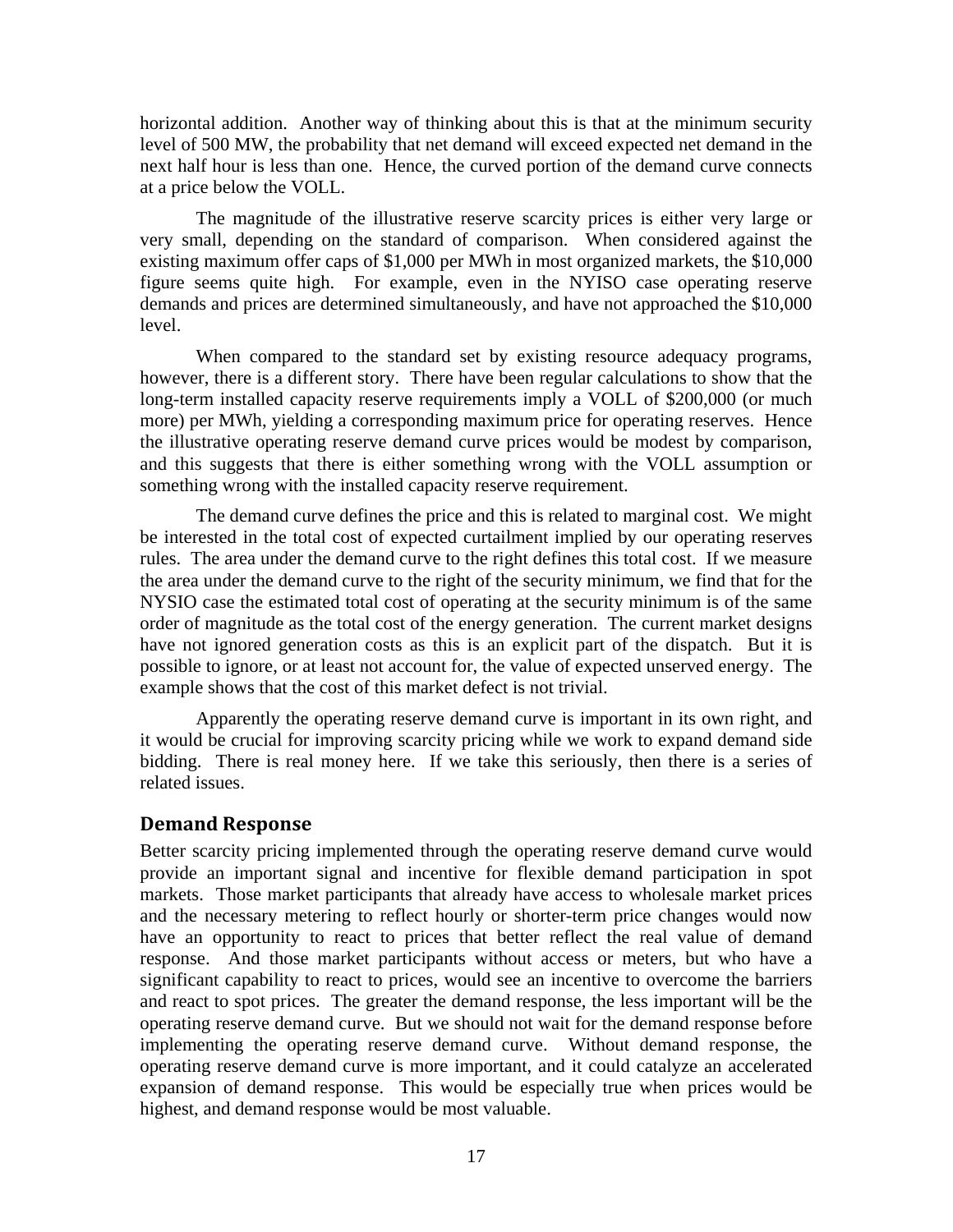# **Price Spikes**

Introduction of an operating reserve demand curve with a maximum price at the VOLL raises the specter of regular price spikes. While this may happen on occasion, to focus on this is a mistake. When price spikes do occur under this model, there is a real shortage of capacity and the price signal must be needed. The higher price would be part of the solution.

 A more often overlooked feature is that the operating reserve demand curve implies that there should be some scarcity price adder in virtually every hour of operation, not just when reserves get dangerously close to the security minimum. This would be consistent with the experience in NYISO, and would be a reasonable conjecture for other systems. The contribution to the "missing money" from better scarcity pricing would involve many more hours and smaller price increases.

# **Practical Implementation**

The cases of the NYISO and ISONE dispose of any argument that it would be impractical to implement an operating reserve demand curve. The price assumptions and parameters could be revisited, but the basic existence test has been completed. The experience shows that this operating reserve demand curve, fully integrated with economic dispatch and energy pricing, is feasible and important.

# **Operating Procedures**

Implementing an operating reserve demand curve does not require changing the practices of system operators. The assumption is that the same principles that were followed in developing locational pricing would be followed here. In other words, reserve and energy prices would be determined as though the decisions by the operators were consistent with the adopted operating reserve demand curve. This would require some translation from the practices into equivalent operating reserve quantities. For example, a small voltage reduction would be mapped into the pricing rule as though it were a reduction of operating reserves. Hence, prices would go up during voltage reductions, not down as they do under current rules. Similar comments would apply to appeals to reduce load, exercise interruptible contracts, and so on.

### **Multiple Locations**

Transmission limitations mean that there are locational differences in the need for and efficacy of operating reserves. There is not as yet a simple way to delineate these requirements to the degree we model locational price differences. However, this is not an insurmountable problem and a workable zonal system appears in the NYISO case. Reserve requirements are different in New York City, but in-city reserves can also contribute to meet total NYISO needs. The pricing model implemented includes these interactions and prices cascade to reflect the combined value of locational reserves.

### **Multiple Reserves**

There are different kinds of operating reserves, from spinning reserves to standby reserves. These are familiar to system operators. With a few simple rules, similar to the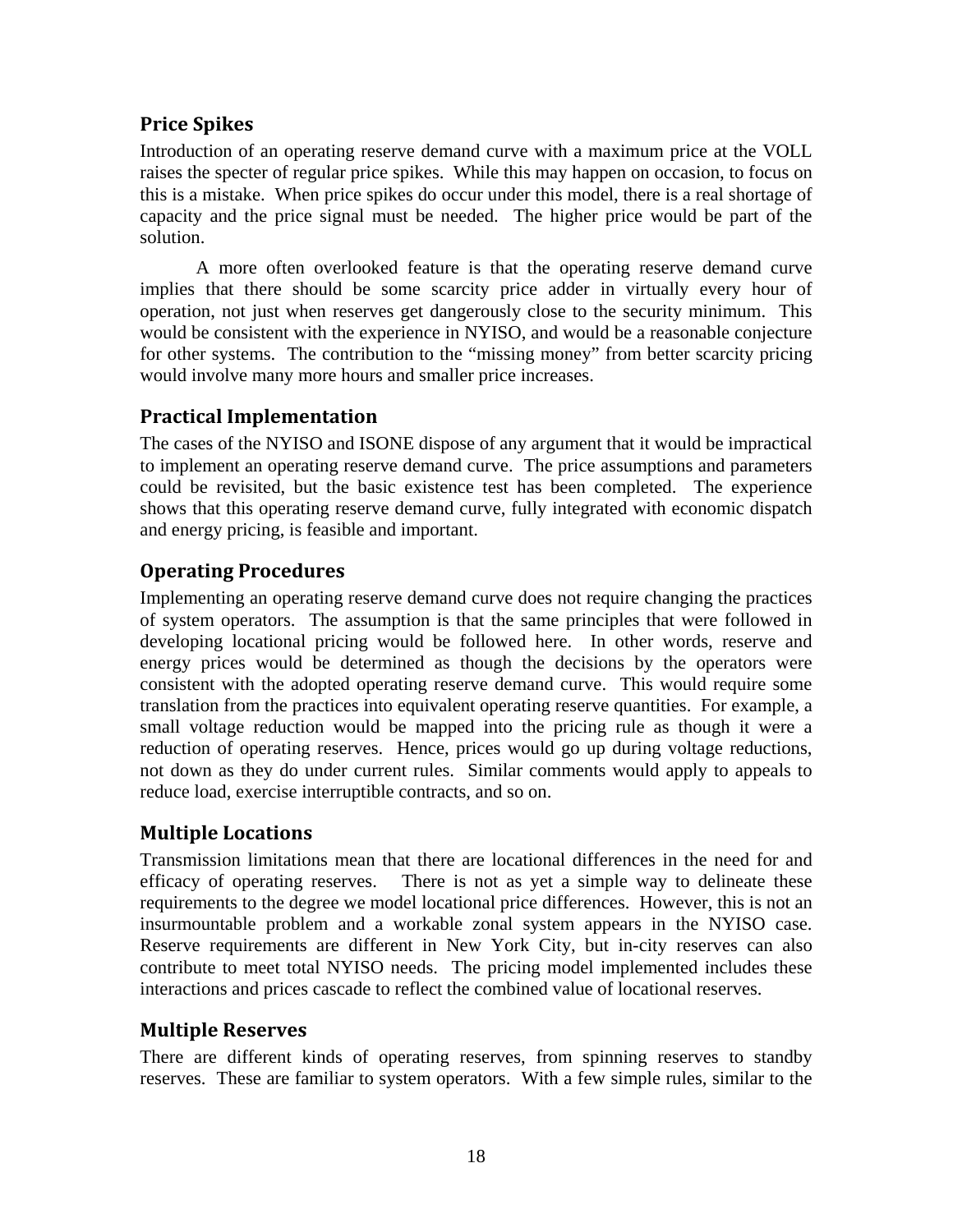mechanism for cascading prices across locations in NYSIO and ISONE, there could be consistent pricing of multiple categories of reserves.

## **Reliability**

There are and will be operating reserve requirements to meet reliability standards. The same minimum security requirements for contingencies would remain to meet the same reliability requirements. The pricing mechanism provides a stream of revenue even when operating reserves exceed the strict minimum. In addition, the pricing rules make the generator indifferent between generating energy and providing operating reserves. Both features should enhance reliability in the same way that pricing energy at the locational price improved reliability and system operations. Market operating incentives would be better aligned with reliability requirements.

### **Market Power**

Introducing an operating reserve demand curve would increase scarcity prices. A natural assumption is that this would increase the problem of market power in electricity markets. Looking a little further, however, reveals that the reverse may be true.

 The analysis of the change in incentives induced to exercise market power would be complicated because the change would affect both the level and the slope of the aggregate demand curve.<sup>18</sup> But there is a simpler argument that the problem of market power would be substantially reduced because its mitigation would be easier.

 The operating reserve demand curve is not likely to eliminate concerns about market power. Hence, the preferred little "r" methods of mitigation through the use of offer caps would continue to apply. But with the operating reserve demand curve there would be no need to raise generation offer caps in order to better approximate scarcity prices, since the high prices could result from the operating reserve demand curve given the existing price caps. Unlike the plan in Texas and the practice in Australia, more realistic scarcity pricing would not require higher or no limits on the offers by generators. Scarcity pricing would be driven by the operating reserve demand curve and not solely by the generators' offers. This would remove ambiguity from the analysis of high prices and distinguish (inefficient) economic withholding through high offers from (efficient) scarcity pricing derived from the operating reserve demand curve.

# **Hedging**

 $\overline{a}$ 

The operating reserve demand curve would likely raise both the average level of energy prices and the volatility of these prices in the spot market. It is difficult to imagine that this change would be politically feasible absent some mechanism to provide average hedges for small consumers.<sup>19</sup> However, as previously stated, there are ready models available that would be highly compatible with improved scarcity pricing. The Basic

<sup>&</sup>lt;sup>18</sup> With the same demand slope, higher prices reduce the marginal incentive to exerciser market power. Hence, the net effect on the incentive to exercise market power would depend on the facts.

<sup>&</sup>lt;sup>19</sup> William W. Hogan, "On An 'Energy Only' Electricity Market Design For Resource Adequacy," Center for Business and Government, John F. Kennedy School of Government, Harvard University, September 23, 2005, (available at www.whogan.com), pp. 26-33.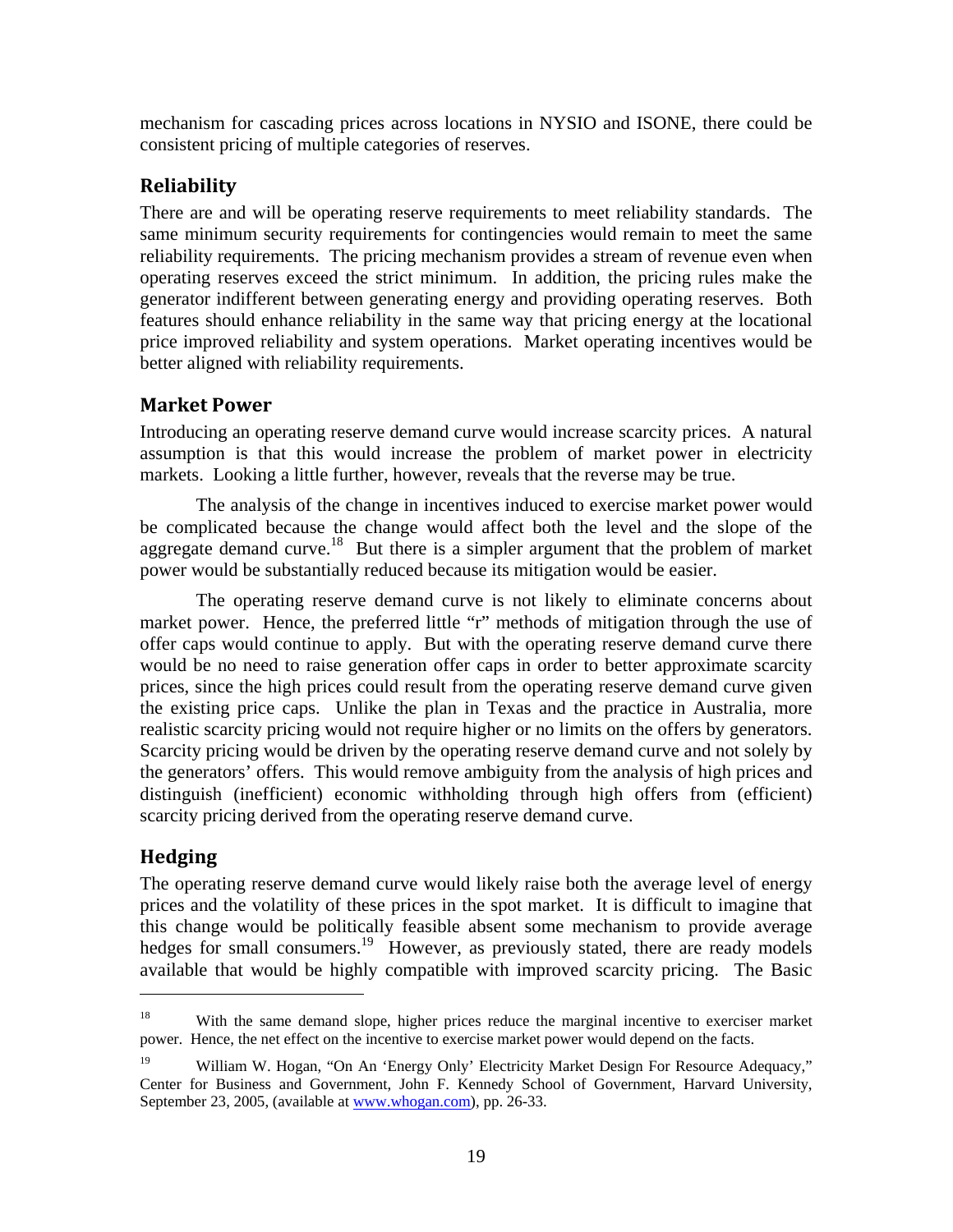Generation Service auction in New Jersey provides a prominent example that would yield an easy means for hedging small customers with better scarcity pricing in PJM. Large customers and aggregators with access to the wholesale market could arrange their own contracts to provide energy hedges. Importantly, this would avoid some of the vexing "deliverability" requirements that complicate other resource adequacy proposals. The providers of the hedges would solve the deliverability problem through the market, without this otherwise complex task falling on the regulator. These commercial firms would address the substantial volatility in the spot market which would better reflect the real operating conditions, without requiring the hedged customers to face that volatility.

### **Increased Costs**

The higher average energy costs from use of an operating reserve demand curve do not automatically translate into higher costs for customers. In the aggregate, there is an argument that costs would be lower.

 The "missing money" problem has given rise to various resource adequacy mandates that often involve contracting forward for "capacity." Assuming these are appropriately designed and work well, introduction of the operating reserve demand curve would not increase costs. The well-designed capacity programs are intended to net out the net energy market revenues to reduce the required capacity payments and just provide the "missing money" needed. Hence, on average the use of the operating reserve demand curve would simply reallocate revenues from the capacity payment to the energy payment. The reallocation would result in a better match of prices and incentives to reflect operating conditions.

 However, if the resource adequacy models do not work as well as hoped, the operating reserve demand curve would provide an important alternative means to get the "missing money" to suppliers. It also would provide real time (i.e. in increments of five minutes) incentives to meet the real reliability and operating requirements. Furthermore, the operating reserves demand curve and associated scarcity pricing would apply to all supply and demand, not just to those who had been selected as part of the long-term resource adequacy program. The operating reserve demand curve could help reduce the real total costs.

### **Argentine Approach to Transmission Investment**

Within the U.S., there has been extended debate concerning the most efficient and effective way to identify and pay for investments in the electricity system; this debate applies broadly to transmission, generation and demand-side resources. Conventional regulatory approaches to mandating investment are colliding with the successful creation of day-ahead and real-time electricity markets in many regions of the U.S., pushing these regions toward a slippery slope of increasing reliance on regulation accompanied by a degradation of the price incentives that drive the competitive sector. Recognizing the need to make the approach to investment, transmission in particular, compatible with the design of competitive electricity markets, some have emphasized market-based investment, while others have recommended the use of competitive solicitation processes.

 In the case of economic transmission investment, there is an argument that market-based approaches cannot be relied upon to produce much or any of the needed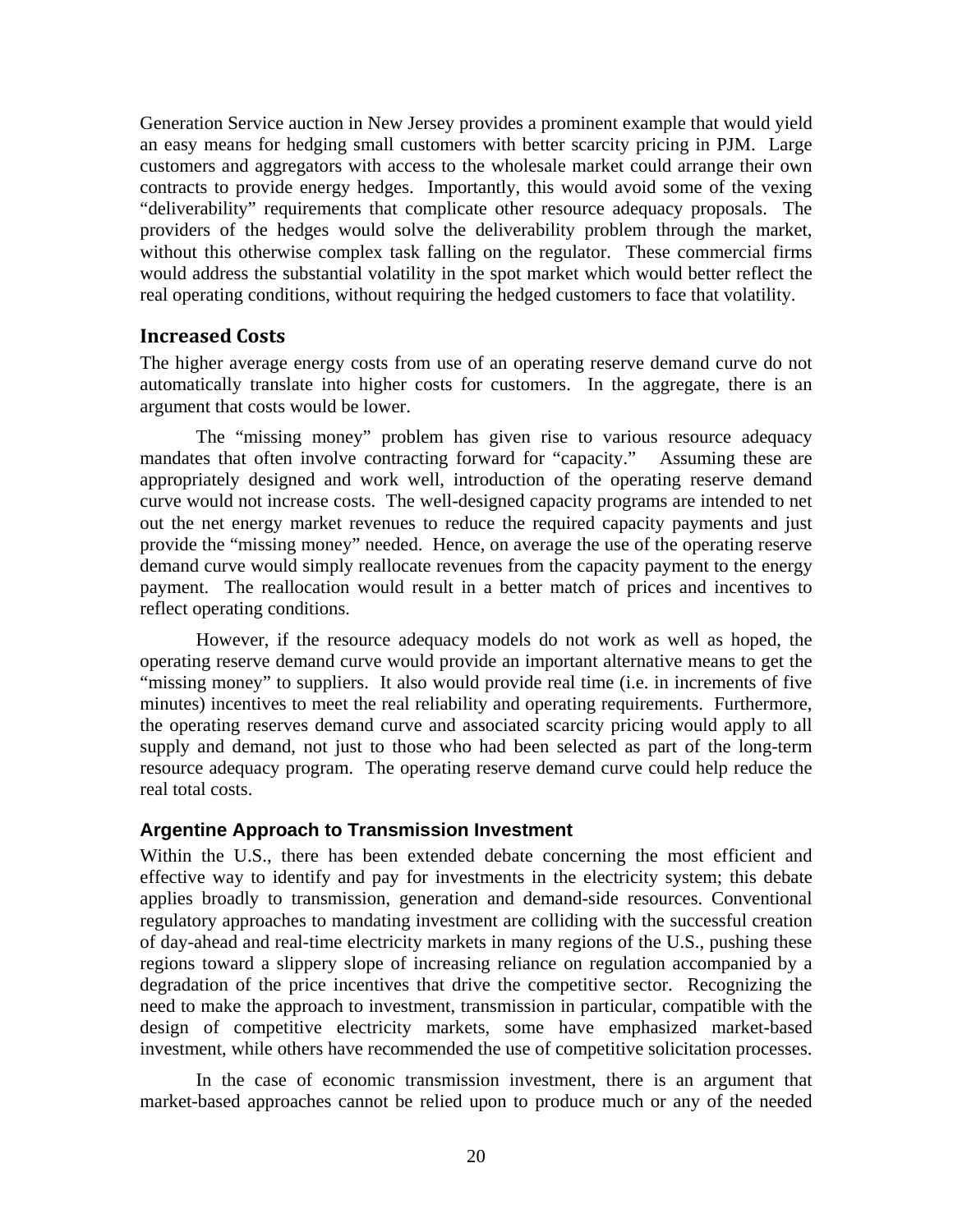infrastructure.<sup>20</sup> The reasons for this market failure include a combination of regulatory uncertainty and the inability of property rights defined by incremental FTRs to capture the benefit of transmission investment. The typical example revolves around the case of a large, lumpy transmission project with many potential beneficiaries. Because the project is lumpy, the investment, if made, would eliminate congestion and eliminate the value of the FTRs. Because there are many beneficiaries that will benefit from the investment, and those that do not pay cannot be easily excluded, the free-rider problem arises and everyone waits for someone else to incur the cost of the investment. In this stylized circumstance, some form of regulatory mandate appears as a natural and perhaps inevitable solution.

 The appeal of the argument moves its proponents to further apply the regulatory mandate to all forms of transmission investment, even to those projects that are of a scale and nature that should not give rise to the free-rider problem. Once this extension occurs, a natural question arises as to how to treat alternatives to transmission such as generation and demand-side investments. If these compete with transmission, should they also be eligible for support under the regulatory mandate? Absent a principled answer that can distinguish between the different types of investment, the pressure pushes the regulator down the slippery slope of greater use of big "R" regulatory mandates and more centralization of investment decisions of all kinds, undoing the market incentives for long-term investment without explicitly reverting to the traditional regulatory model.

The little "r" alternative is not to deny the potential need for regulatory mandates for the cases that give rise to a serious free-rider problem. Rather, the need is for a practical mechanism to distinguish the cases that give rise to serious free-rider problems without along the way moving the bulk of the investment decisions and risk allocations back into the regulated model with central planning.

Such an approach is available from the experience in Argentina. The Argentine approach to transmission expansion is a variant that relies on users rather than regulators to identify investment projects, vote them in, and fund them.<sup>21</sup> This is a beneficiary-pays model that works.

The Argentine experience illustrates a way forward to more effectively integrate market-driven and regulated transmission investment within the competitive electricity markets now established within many regions of the U.S. This experience has not been examined closely within the public debate concerning electricity market design. It provides a framework to avoid the slippery slope that appears when the pressure to provide regulatory approaches to transmission investment creates the unintended consequence of undermining market decisions. The Argentine experience provides an example of the application of an approach that recognizes and responds to the pressures,

<u>.</u>

 $20$  Transmission investment necessary to meet a reliability standard presents a separate issue. Although all transmission investments have both reliability and economic impacts, the focus here is on making investment decisions for economic reasons while assuming that reliability constraints are met.

<sup>&</sup>lt;sup>21</sup> Stephen C. Littlechild and Carlos J. Skerk, "Regulation of Transmission Expansion in Argentina Part I: State Ownership, Reform and the Fourth Line," CMI Working Paper 61, 2004, and "Regulation of Transmission Expansion in Argentina Part II: Developments Since the Fourth Line," CMI Working Paper 62, 2004. The account in this paper is largely drawn from these sources.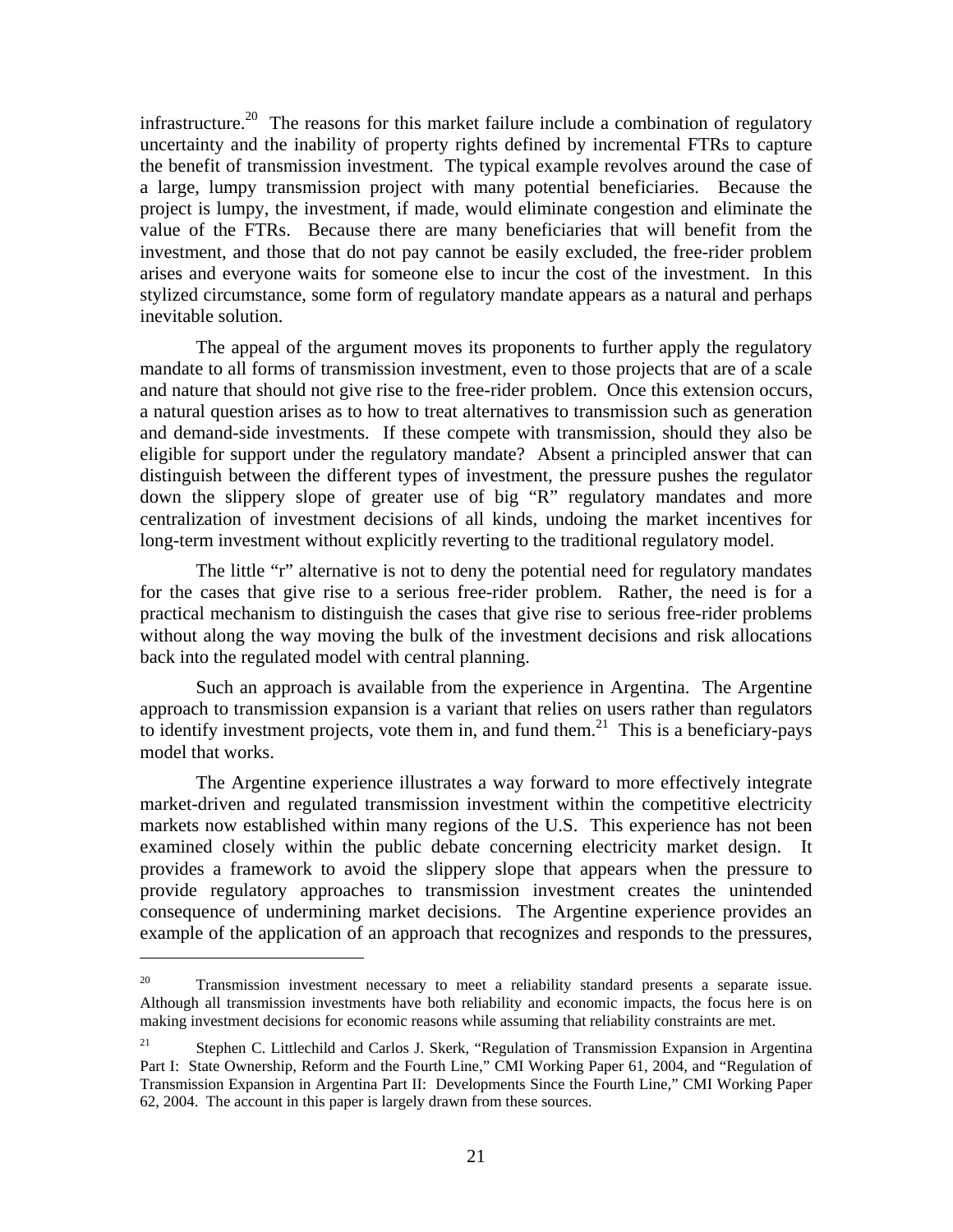but is in the form of a little "r" framework of regulatory design in support of market decisions.

### *Transmission Investment Framework in Argentina*

From 1992 to 2002, Argentine regulators implemented a novel approach to major expansions of the transmission system that depended on users to propose, adopt, and fund the expansions. Perception of the relative success or failure of this approach is largely entangled with judgments about whether the ensuing delay in the construction of a major transmission line to Buenos Aires, the "Fourth Line," was or was not in the public interest. A review of the particular debate and of the associated cost-benefit analyses for that particular investment is beyond the scope, and not the point of this paper. Those who are interested may read the careful analysis of Littlechild and Skerk, which argues that the delay of the Fourth Line was probably efficient and may be taken as evidence of the success of the Argentine's novel approach to voting-in major transmission investment.<sup>22</sup>

The point here is that the remainder of the Argentine experience, with less prominent transmission investments, is the more important story for consideration in the United States. The Argentine model was a great success at supporting both voluntary market-based investments and mandatory regulated investments in a way that minimized the unintended consequences for markets. The Argentine example illustrates a way to avoid the slippery slope without foregoing the principal protections provided by the regulatory option.

One of the primary reasons for the Argentine's approach to market-driven transmission investment resonates strongly in the U.S.: a desire for increased efficiency in the location of transmission and generation facilities. In Argentina, as in the U.S., there was a realization that decisions concerning transmission investment were inextricably related to decisions concerning the location of new generation plants, and thus were central to the long-run efficiency and security of electricity supply. However, other drivers are less strongly felt here. The Argentine's approach to transmission investment also was chosen because they did not trust their conventional regulatory framework to provide efficient transmission investment decisions. The Argentines had experienced a decade of uneconomic and extremely costly investments in high voltage transmission that undermined the credibility of the traditional regulatory approach. While this suspicion of regulatory approaches to transmission investment is not as strongly felt in the U.S., a parallel experience does exist in the realm of generation planning, and experience which lies at the core of the interests in greater reliance on market-based decisions.

Because of their interest in supporting market-based approaches in the early 1990's, the Argentine's response was to create a competitive process to drive transmission investment that was as far as possible independent of regulatory or

1

<sup>&</sup>lt;sup>22</sup> The Fourth Line ultimately was voted-in and built, but this result reflected the contribution of extra funds that reduced the cost of the line and altered the incentives of some of the voting beneficiaries. Littlechild and Skerk conclude, "Subject to these limitations, the Public Contest method worked well in that it increased the efficient use of transmission, and forced a much-needed reappraisal of the most economic way to supply electricity to Buenos Aires…" (Part I, p. 4)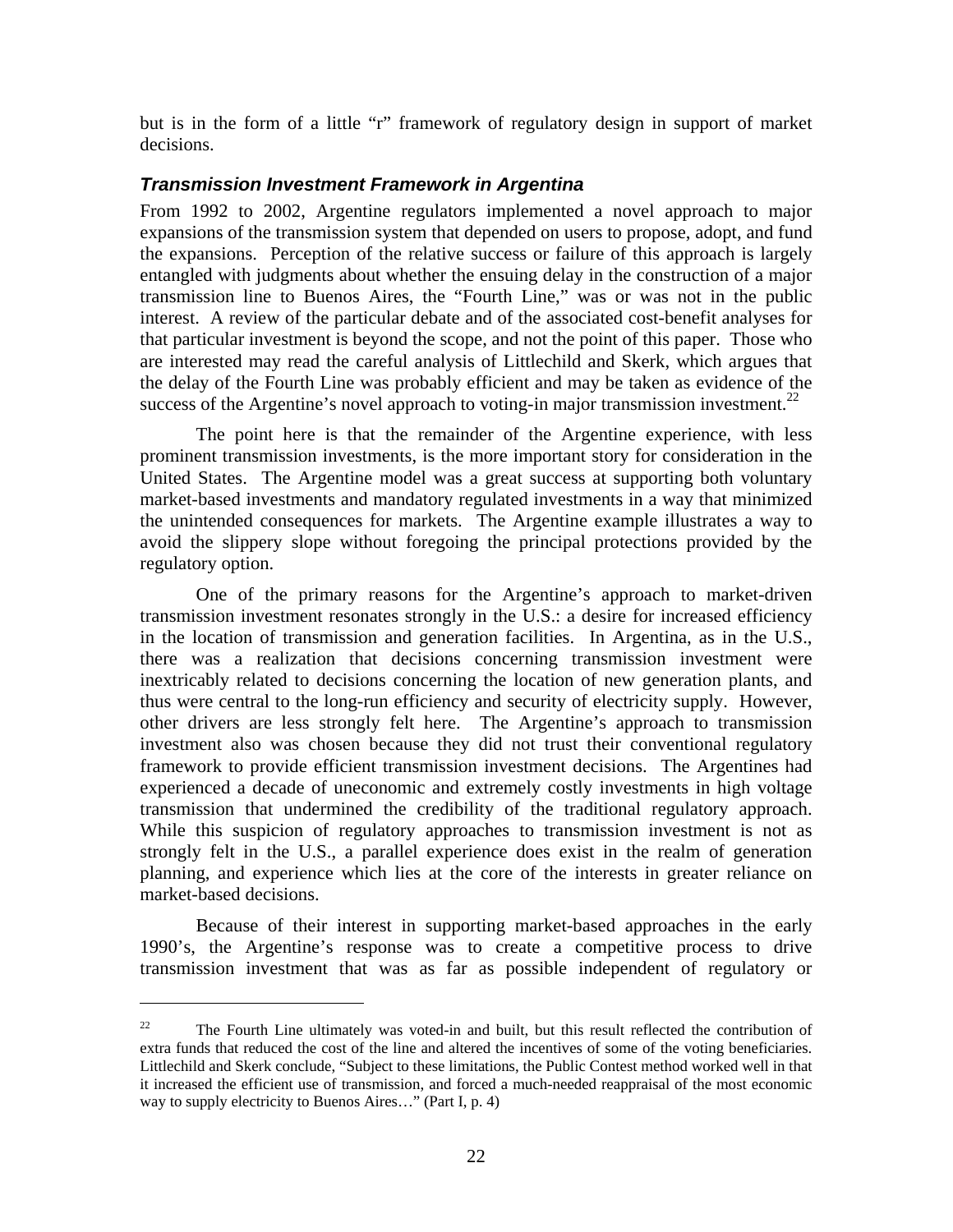government involvement, but maintained the technical competence of the transmission system as a whole. Fundamental elements of the Argentine approach are accepted in many regions of the U.S., such as separation of transmission ownership and control and the operation of a coordinated spot market for electricity organized under an ISO and settled using Location Marginal Pricing (LMP).<sup>23</sup> The Argentine approach embraced the idea that existing and new transmission facilities could be regulated separately and differently, but needed to include necessary rules for third-party access. The Argentines also accepted the idea that there could be competition for the ownership, operation and maintenance of new transmission lines, for example among construction companies and existing transmission companies. Transmission and sub-transmission companies were not allowed to buy or sell energy.

 Sitting on top of this basic framework, the Argentine regulators designed an approach to new transmission investment with four separate paths $^{24}$ .

- Expansion of Transmission Capacity by Contract Between Parties. This path allowed new merchant transmission to be added to the Argentine system through voluntary participant funding.
- Minor Expansions of Transmission Capacity (<\$2M). The Argentine model included special rules to reduce the transactions costs for minor transmission expansions for which there was little threat of uneconomic behavior. These investments continued to be regulated and the costs were assigned to the beneficiaries, either through negotiation or as determined by the regulator, with mandatory participant funding.
- Article 31 of the 1992 Act enabled the Secretary of Energy to authorize a generator, distributor or large user to build a transmission line at its own cost for its own use.
- Major Expansions of Transmission by "Public Contest" Method.

The Public Contest method, the focus here, is relatively simple in concept. Under the Public Contest method, beneficiaries of major transmission expansions had to propose, approve and pay for the expansions. Once a transmission expansion was proposed, the regulator was required to apply the "Golden Rule" to check that the total costs of generation, transmission and outages would be expected to be lower as a result of the proposed transmission expansion. Next, the system operator identified the set of beneficiaries in the "Area of Influence" for the proposed expansion, and each beneficiary's estimated usage of the new line. The value estimated for each beneficiary determined its weight in the vote held to determine whether or not the proposed expansion would be constructed. The value for each beneficiary also defined its mandatory percentage obligation to pay for the expansion. Only the beneficiaries

<sup>&</sup>lt;sup>23</sup> The details of this description are from Part I, pp. 18-24.

 $24$  In this paper we focus on changes to transmission expansion policy implemented in Argentina in 1992. Subsequent refinements and a second round of reforms considered in 1998 are not central to the discussion.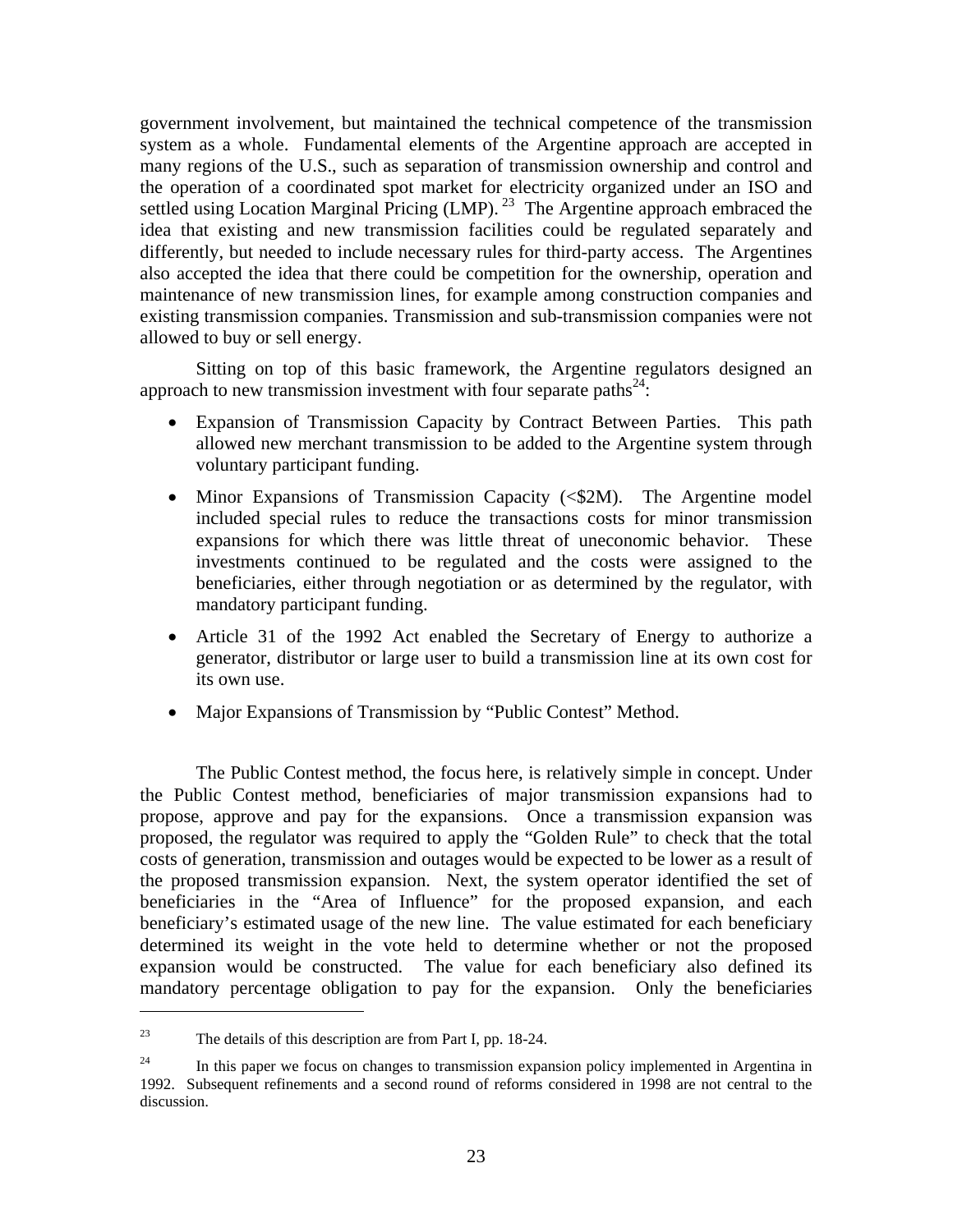identified by the system operator were eligible to vote on whether or not the proposed transmission expansion would move forward. The outcome of the vote was determined based on the 30%-30% Rule. Under this rule, at least 30% of the beneficiaries had to vote in favor of the proposed expansion, and no more than 30% of the beneficiaries could vote in opposition to the expansion. If the proposed major expansion passed these hurdles, construction, operation and maintenance of the new facilities was put out to bid. Once built, all the beneficiaries would be required to pay.

There were, in addition, two context-specific elements of the Public Contest method; these are not integral to the Public Contest method and would not need to travel with the main ideas, if these were to be considered within the U.S. First, the Argentines did not award FTRs to parties that paid for the new transmission expansion. The award of FTRs is a logical extension of the application of competitive market principles to transmission investment and, in fact, the tariffs of virtually all of the U.S. where ISOs operating locational pricing markets call for the award of FTRs to parties that fund socalled merchant transmission expansions. The FTRs would provide the property rights that would accompany transmission investment. It is remarkable that the Argentine system was able to support a beneficiary funded system even without the allocation of these property rights, but use of the FTRs would only help make the system work better.

Second, because there were no FTRs assigned, there was an accumulation of congestion payments under the LMP market design with the existing grid. Under the U.S. approach, these congestion payments are disbursed to the holders of FTRs. Instead, the Argentines allocated accumulated congestion rents, called the "Salex" funds, to reduce the cost of new transmission expansions proposed under the Public Contest method. This allocation was not consistent with the market solution and clearly had the potential to tilt the economic incentives explicitly designed into the method. Fortunately, recreation of the Salex fund is unnecessary in the presence of FTRs for the existing grid.

### *Transmission Investment Lessons from Argentina*

The Argentine approach to transmission investment has the desirable property that the responsibility for identifying and voting-in new transmission rests exactly with the beneficiaries, and in the same proportions, as the obligation to pay for the new transmission if it is approved. It allocates the responsibility, risks, rewards and the payment obligation to the same parties, which goes a long way to incenting economic behavior. In the story that is told, the Argentines appear to have backed into this result. They decided early-on that the construction and operation of new lines could be put out to bid. They then faced the question of who should determine which new transmission facilities should be built and who should pay for them. They turned to economic theory that suggests that setting charges, for example for new transmission, in proportion to the benefits received by users would minimize welfare loss due to the overall charges being above the level indicated by the locational prices.<sup>25</sup> Once they decided to charge the costs to the beneficiaries, they then saw that it would be consistent to choose network expansions or reinforcements to maximize the net benefits to these beneficiaries. This benefit test became the "Golden Rule," which reassures regulators and policy-makers that

<sup>&</sup>lt;sup>25</sup> Part I, p. 24.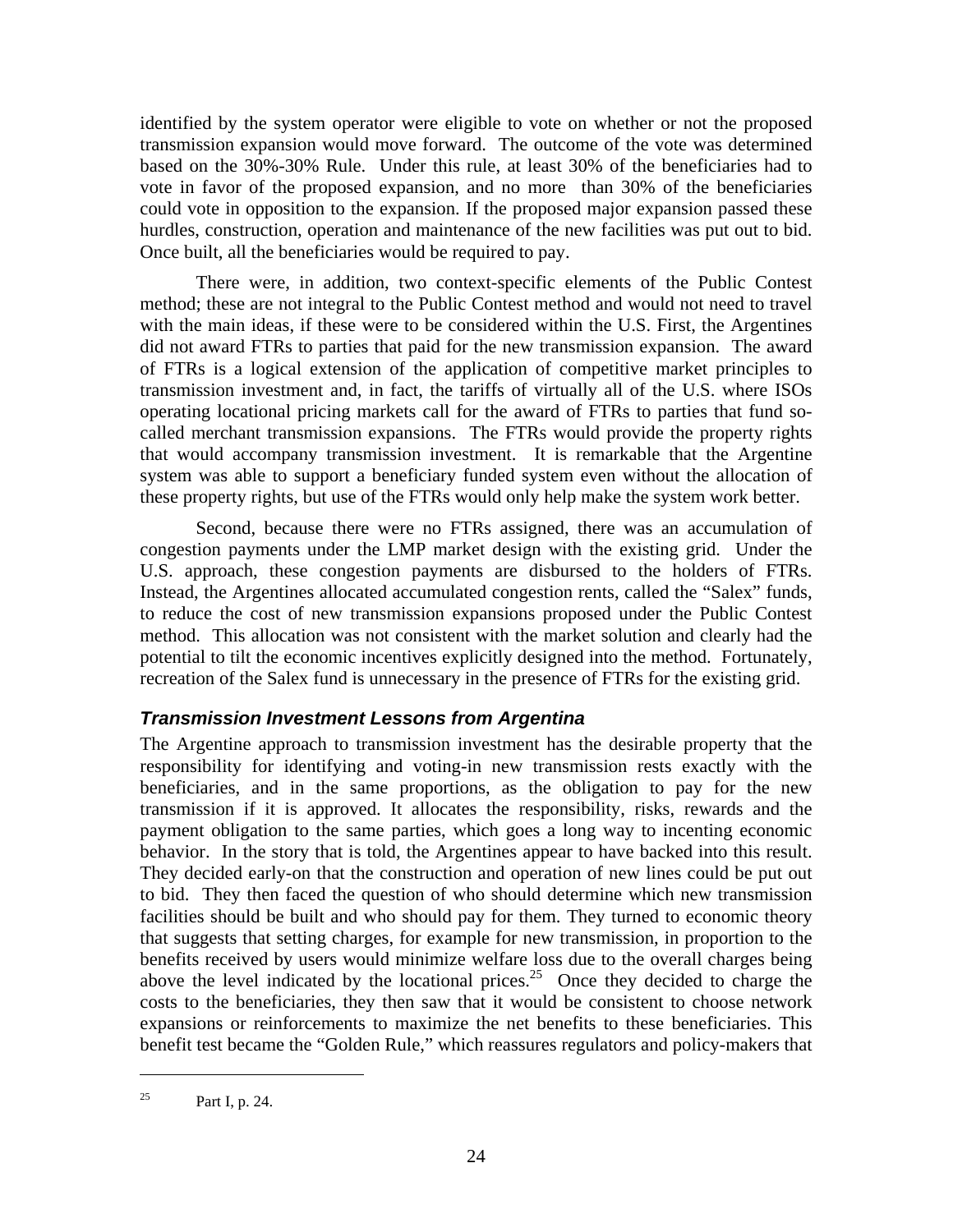a proposed expansion is in the public interest without relying on centralized planning to advocate specific transmission investments in the first place.

 The next step was the realization that if beneficiaries were going to be required to pay for new transmission investments, then they would have an incentive to propose and adopt investments that they would expect to bring them net benefits, and reject those that do not. The Argentine model does not rely solely on incumbent transmission companies to propose new transmission investments, although they must supply information and support for the process.

In the early 1990's, the decision to place responsibility for instigating transmission expansion on beneficiaries was novel. Today this initiative is encouraged or accommodated within the tariffs of the U.S. with ISOs operating organized markets, but there is always a regulatory backstop to provide for transmission expansion in the event that fears of market failure materialize. In Argentina, on the other hand, placing responsibility for action on the users of the network was a daring and assertive step away from relying on regulatory approaches, and towards designing an approach to transmission investment that was consistent with the rest of their competitive market design. The Argentines sought improved performance through support of markets and competition, and giving users the opportunity to identify and determine the direction of transmission expansion given the allocation of the costs involved.

The identification of beneficiaries in Argentina addressed the issue of dispersed benefits by attempting to include all users potentially affected by a proposed expansion. In practice, the identification of beneficiaries – generators located in export areas that are not dispatched because of transmission constraints or loads located in import areas that do not have access to remote generation – is determined from a simulation model corresponding to that used to set nodal prices. Roughly speaking, the model is used to estimate the change in flow over a line due to a change in consumption or generation by a beneficiary. The voting share of a beneficiary is the weighted average of its estimated usage over the first two years that the new transmission facilities are in service.

 The particulars of calculating the benefits are details that could differ in different regions and for different types of investments. The important point is that the Argentine model demonstrates that support of market-based approaches, and constraints on mandated regulatory investments, can be made to work in a framework where the beneficiaries pay for transmission expansion. This framework allows for mandated investments in some circumstances without the unintended consequences of undermining market incentives and decisions.

Putting aside the debate over the Fourth Line, the transmission investment policy reforms appear to have resulted in substantial investment in transmission in Argentina. By the end of 1994, just two years after the implementation of the Public Contest method, "three major high voltage lines totaling 853 km had been successfully put out to competitive tender."<sup>26</sup> "[O]ver the period 1993 to 2003 the length of transmission lines increased by 20 percent, main transformers by 21 per cent, compensators by 27 per cent and substations by 37 per cent, whereas series capacitors increased by 176 per cent. As a

<sup>&</sup>lt;sup>26</sup> Part I, p. 31.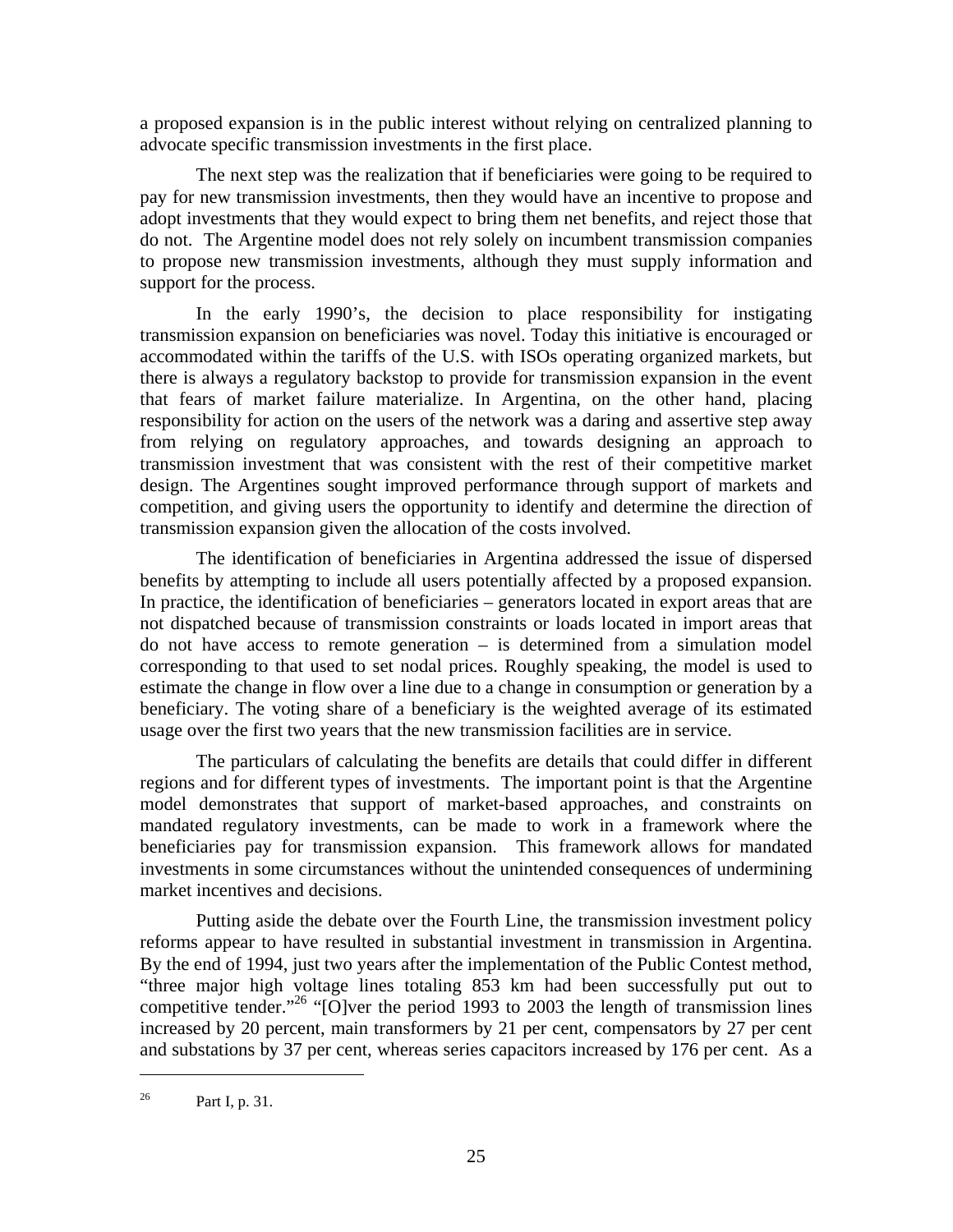result, transmission capacity limits increased by 105 per cent, more than sufficient to meet the increase in system demand of over 50 per cent and several connections totaling 60 km had been made to the high-voltage system."27

### *Translating to Organized Markets in the United States*

In terms of the current policy debate in the U.S., the Argentine experience can be taken as evidence that participant-funded transmission expansion, along with clearly defined rules about who pays, can lead to substantial investment in transmission. The central step of identifying beneficiaries and aligning decision-making responsibility and the obligation to pay helps unlock the puzzle of how to integrate market-based and regulated investments. This alignment allows competitive market incentives to function in determining efficient levels of and locations for new transmission and makes this process compatible with short-run competitive markets for energy. In the U.S., the award of FTRs would also be included in the process, and would not be a controversial step given the general level of acceptance and understanding of financial transmission rights.

 The Argentine model provides a principled answer to the question of extending regulatory mandates beyond large transmission projects to generation and demand-side investments. The beneficiary-pays principle and the voting rules differ from conventional market-based investments only in the case of large lumpy projects with substantial free-rider effects. For most generation and virtually all demand-side investments the projects are inherently small and the beneficiaries limited. These projects do not require regulatory mandates and under the Argentine model would not be affected. For the few generation or demand-side investments that were large and lumpy, the argument would include these investments under the Public Contest rubric without requiring the extension of regulatory mandates to all investments.

It does not appear that there any major structural dissimilarities between U.S. electricity markets and the Argentine market in the early 1990's that would impede application of some or all of the Argentine innovations in the U.S. For instance, competitive electricity markets in the U.S. already are organized under ISOs with locational pricing and financial transmission rights. In terms of the three major paths described under the Argentine model:

- Expansion of Transmission Capacity by Contract between Parties. The basic market model of the ISOs can accommodate voluntary participant-funded merchant transmission expansion and allocate long-term FTRs to the parties funding the expansion.
- Minor Expansions of Transmission Capacity  $(\leq 2M)$ . Small, regulated investments could be left to the initiative of the existing wires companies. The incremental revenue for these expansions should implicitly or explicitly flow to the rate payers paying for the expansion, if possible, and the incremental FTRs could be auctioned along with the FTRs for the existing system.

<sup>&</sup>lt;sup>27</sup> Part II, p. 56.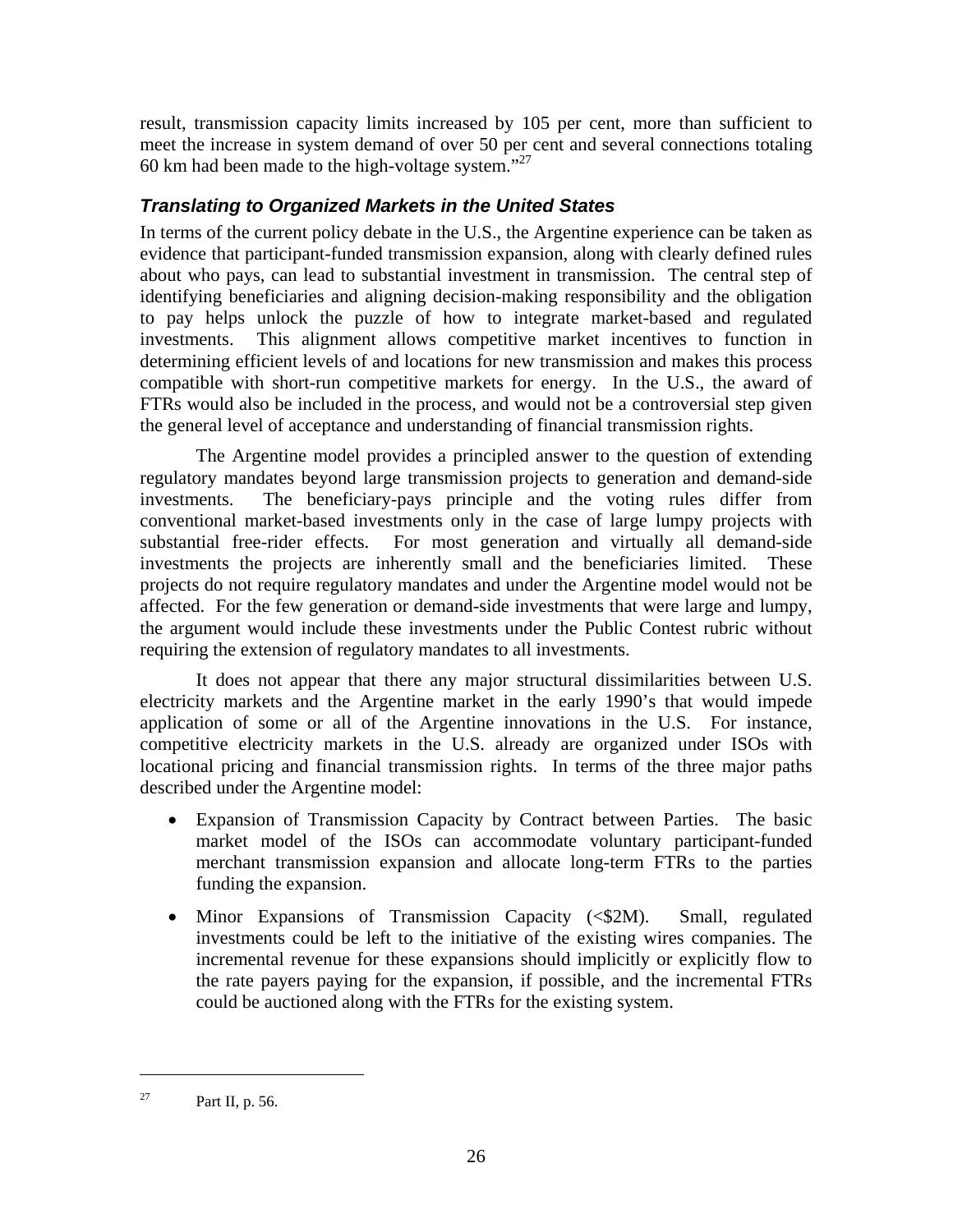• Major Expansions of Transmission by "Public Contest" Method. This would be the primary innovation in the U.S. Proposed transmission investments would need to pass both the Golden Rule, cost-benefit test, and the 30%- 30% voting rule. The rules would award either long-term FTRs to beneficiaries along with costs.

Identifying the beneficiaries and calculating the expected benefits would not be easy or uncontroversial. However, any cost benefit analysis of a transmission investment inherently involves simulations of hypothetical conditions with and without the investment. The simulations must address the impacts of transmission, and by the very nature of transmission the benefits will be different by location. Thus the cost-benefit analysis provides the basic elements needed to identify the beneficiaries and the distribution of the benefits. The change in benefits would include production costs, congestion and value of demand. The distribution of benefits could accrue to both suppliers and loads.

The particular 30%-30% voting rule is a compromise to capture the wisdom of super majority decisions. It would be hard to maintain that a major investment was both economic and necessary if not even 30% of the beneficiaries would support it, or more than 30% of the purported beneficiaries would oppose it. Without such a super-majority rule, the method reverts to the traditional regulatory model where central planners decide and regulators mandate.

Use of the public contest method in the U.S. would be a significant shift in perspective and would require some undoing of rules and tariffs requiring ISOs and regulators to mandate transmission investment based on considerations of "reliability" or "economics". However, it would have the critical advantage of providing a principled definition for regulators to apply in drawing the line between market-based investments and regulatory mandates.

### **Other Examples of Little "r" Regulation**

The case of demand response and pricing operating reserves illustrates a market defect that has a market design solution compatible with the general framework. The case of transmission investment illustrates a market failure where a regulatory mandate may be required, forcing free-riders to pay, but where the mandate can be limited to avoid undermining market-based investments. These are important examples in their own right, and they provide concrete illustrations of the distinction between little "r" and big "R" regulation.

There are other examples where the same principles have played out or could be applied. For instance, the potential exercise of market power is a market failure that calls for some type of mitigating regulatory rule. While there have been many proposals, including preventing generators who have such market power from participating in the market by keeping them under cost-of-service regulation, it has never been clear how such big "R" proposals would work in the context of a market system. A little "r" innovation that has addressed the problem was the institution of so-called "bid-caps" for generators that are in a position of exercising market power. Widely used, bid-caps are quite distinct from price caps or cost of service regulation. The essential idea is that generator bids in the market are constrained to be at or close to an estimate of their marginal cost. The generators participate in the market and under the general framework,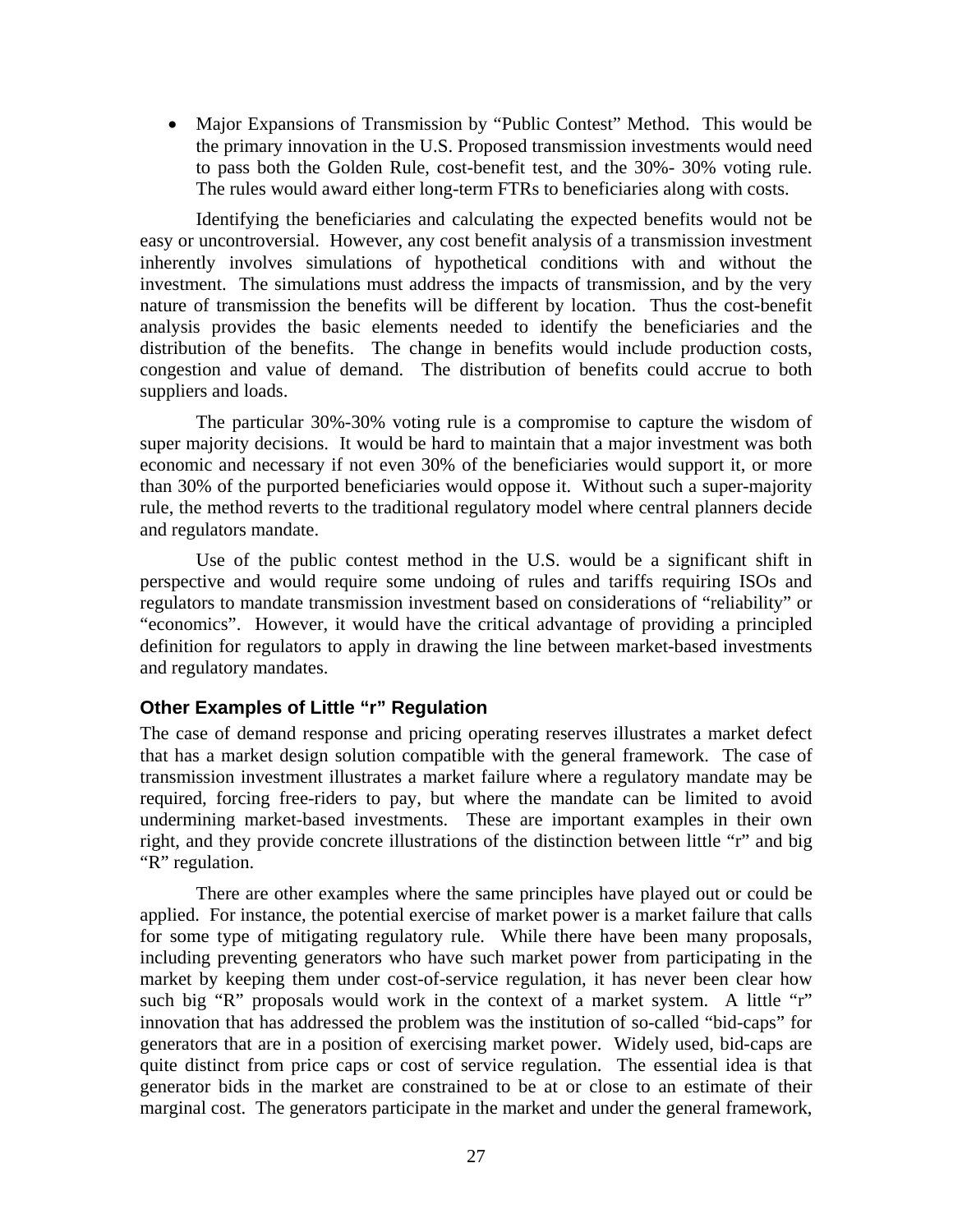are paid the market-clearing price, which may be greater than their bid cap. Whenever they are dispatched, this price would be at or above their bid and the payment would not be constrained by the bid. The bid-cap mitigates market power exercised by economic withholding, but does not remove the generator from the market. The bid-cap regulatory solution for mitigating market power is fully compatible with the general framework.

Another example of a little "r" intervention comes from a retail market mechanism for making wholesale market purchases for default customers. Even where retail choice is allowed and encouraged by state regulation, there will be a fairly sizeable category of customers, typically smaller consumers (e.g., residential and small commercial) who, given the option of "not choosing" an alternative supplier, would elect to remain with the incumbent utility or simply not express any preference for change. There may be various reasons for their choice to remain with the incumbent utility, including the absence of sufficiently attractive alternatives or prices, the fact that their usage (and bills) may be too small to make it worthwhile to shop for alternatives (or for competitive retailers to compete for their business), or simply satisfaction with current service. Yet these "default supply" customers may need special consideration, especially where retail competition is not sufficiently developed to give these customers meaningful alternatives.

The concern is not whether the default customer would be reliably served; they will be served in any event, just as they are now. The issue is: at what price? In principle, it would always be possible to ensure that all customers were reliably served simply by maintaining their connection to the grid and charging them the spot price of energy. However, the volatility of spot prices would be problematic for many customers. A market answer would call for the emergence of hedging contracts between final customers and suppliers. A hedging contract could be as simple as an agreement for the supplier to accept all the risk of the price volatility, with the customer paying a mutually agreed fixed price for the term of the contract. Given a well-designed wholesale market such as in PJM, electricity would be available and the hedging contract would be a simple financial arrangement. The concern is that hedging contracts may not be available for these smaller customers, the customers may not be equipped to handle the process, or the transaction costs of arranging the contracts may be too large. Hence, the problem in presenting customers with the opportunity to choose is not that those who do not choose will not receive power, but that they may face price risks that they can't easily hedge.

A workable solution adopted in many places that provides such a hedge is modeled after the Basic Generation Service in New Jersey. The basic idea is to have a rolling forward contract to meet the full wholesale market requirements of customers in the default category. The auction divides the customers into tranches of load, and therefore allows many suppliers to participate. The focus on full requirements means that the auction (and in turn the regulator) do not need to handle the details of the wholesale market and all that would be involved in portfolio decisions and cost allocation. All those details are handled by the participating suppliers operating in the wholesale market. The details of the New Jersey auction include many important features to improve the efficiency of the auction, and the experience is that the auction mechanism has worked well at providing the intended forward contracts to hedge volatile spot market prices on behalf of retail customers. The contract price is determined competitively in the auction.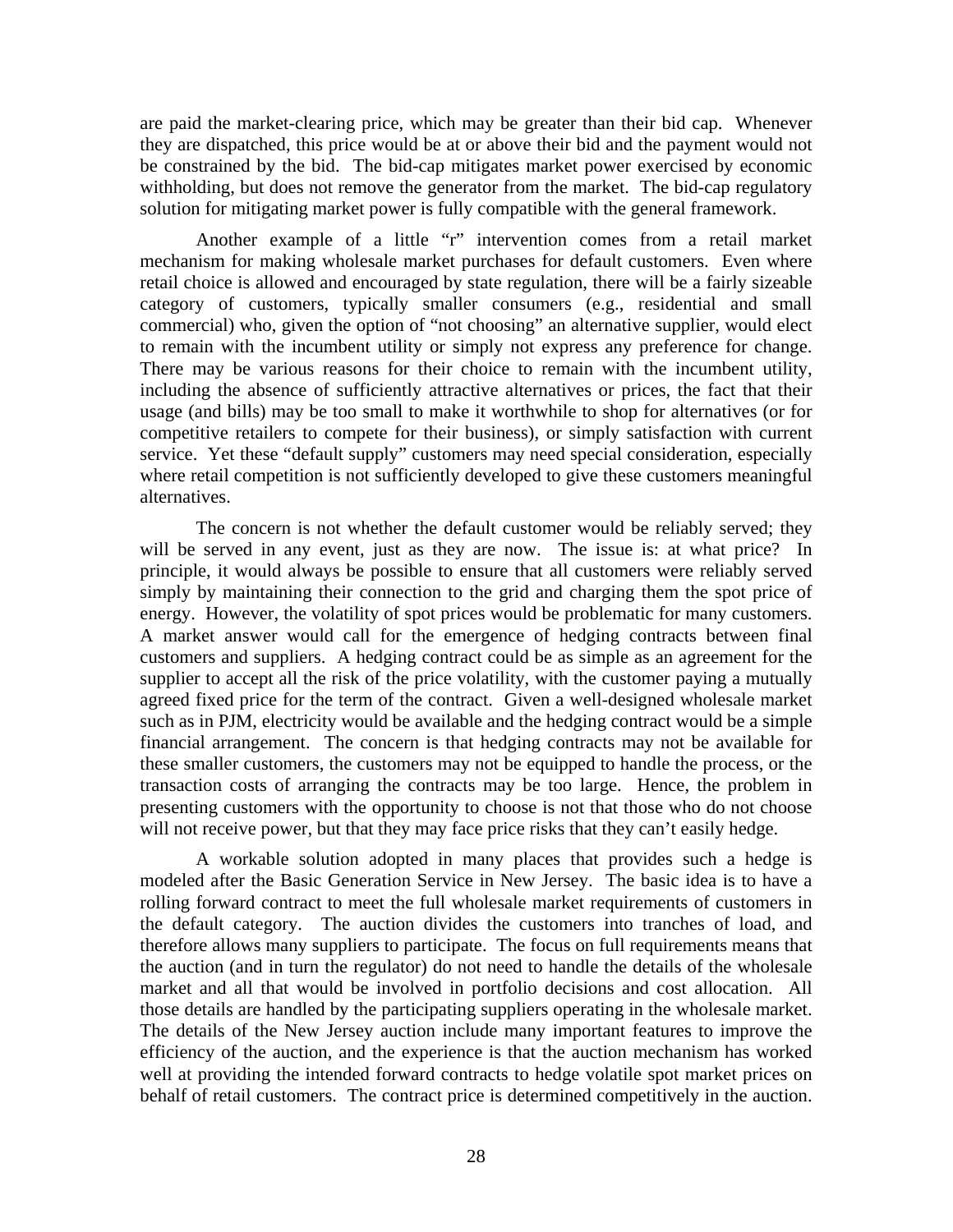The design meets the needs in New Jersey and provides a compelling example of how to craft an effective little "r" regulatory mechanism that is compatible with the general market framework.

A further example would apply to the analysis of unit commitment decisions and pricing such as needed in day-ahead markets. For both reasons of efficiency and reliability, day-ahead markets may involve unit commitment decisions that cover multipart bids with minimum operating levels. An inherent characteristic of these models is that there is no set of energy prices that is capable of supporting the optimal unit commitment and dispatch. This can lead to revenue deficiencies and sometimes perverse incentives that could undermine the spot market. A common approach to such unit commitment designs in day-ahead markets is to pay generators for revenue shortfalls and collect the costs from loads in the form of an uplift payment. The little "r" challenge is to find a pricing mechanism that works best in this environment and provides workable incentives for market participants. One approach would be to determine energy prices compatible with the general market design that minimize the required uplift.<sup>28</sup> Various approximations of this idea have been implemented in the organized markets. The common theme of these implementations has been to find the best among the workable approximations that supports and is compatible with the overall market design.

### **Conclusion**

 $\overline{a}$ 

 $\overline{a}$ 

Support for competition in wholesale markets is a clear and continuing national policy. Market defects and market failures both lead to a need for regulatory mandates to complement market operations. In a hybrid system Big "R" regulatory solutions often call for mandates and subsidies for favored programs. Little "r" regulatory solutions would emphasize reforms of market design to improve incentives and provide other initiatives to support rather than replace market choices. A general framework is available both for designing organized markets and testing the impact of regulatory mandates. In pursuit of the responsibility to integrate regulation and markets, regulators should apply the general framework to balance the needs of the hybrid market. Absent little "r" actions to correct market defects or address market failures, the pressure will continue for more and bigger big "R" interventions that undermine the larger enterprise.

<sup>&</sup>lt;sup>i</sup> William W. Hogan is the Raymond Plank Professor of Global Energy Policy, John F. Kennedy School of Government, Harvard University and a Director of LECG, LLC. Susan L. Pope is a Principal of LECG, LLC. Part of the support for this paper was provided by PSEG Companies. This paper draws on work for the Harvard Electricity Policy Group and the Harvard-Japan Project on Energy and the Environment. The authors are or have been a consultants on electric market reform and transmission issues for Allegheny Electric Global Market, American Electric Power, American National Power, Australian Gas Light Company, Avista Energy, Barclays, Brazil Power Exchange Administrator (ASMAE), British National Grid Company, California Independent Energy Producers Association, California Independent System Operator, Calpine Corporation, Canadian Imperial Bank of Commerce, Centerpoint Energy, Central Maine Power Company, Chubu Electric Power Company, Citigroup, Comision Reguladora De Energia (CRE, Mexico), Commonwealth Edison Company, Conectiv, Constellation Power Source, Coral Power, Credit First Suisse Boston, Detroit Edison Company, Deutsche Bank, Duquesne Light Company, Dynegy, Edison

<sup>&</sup>lt;sup>28</sup> William W. Hogan and Brendan J. Ring, "On Minimum-Uplift Pricing For Electricity Markets," Center for Business and Government, Harvard University, March 19, 2003, (www.whogan.com).